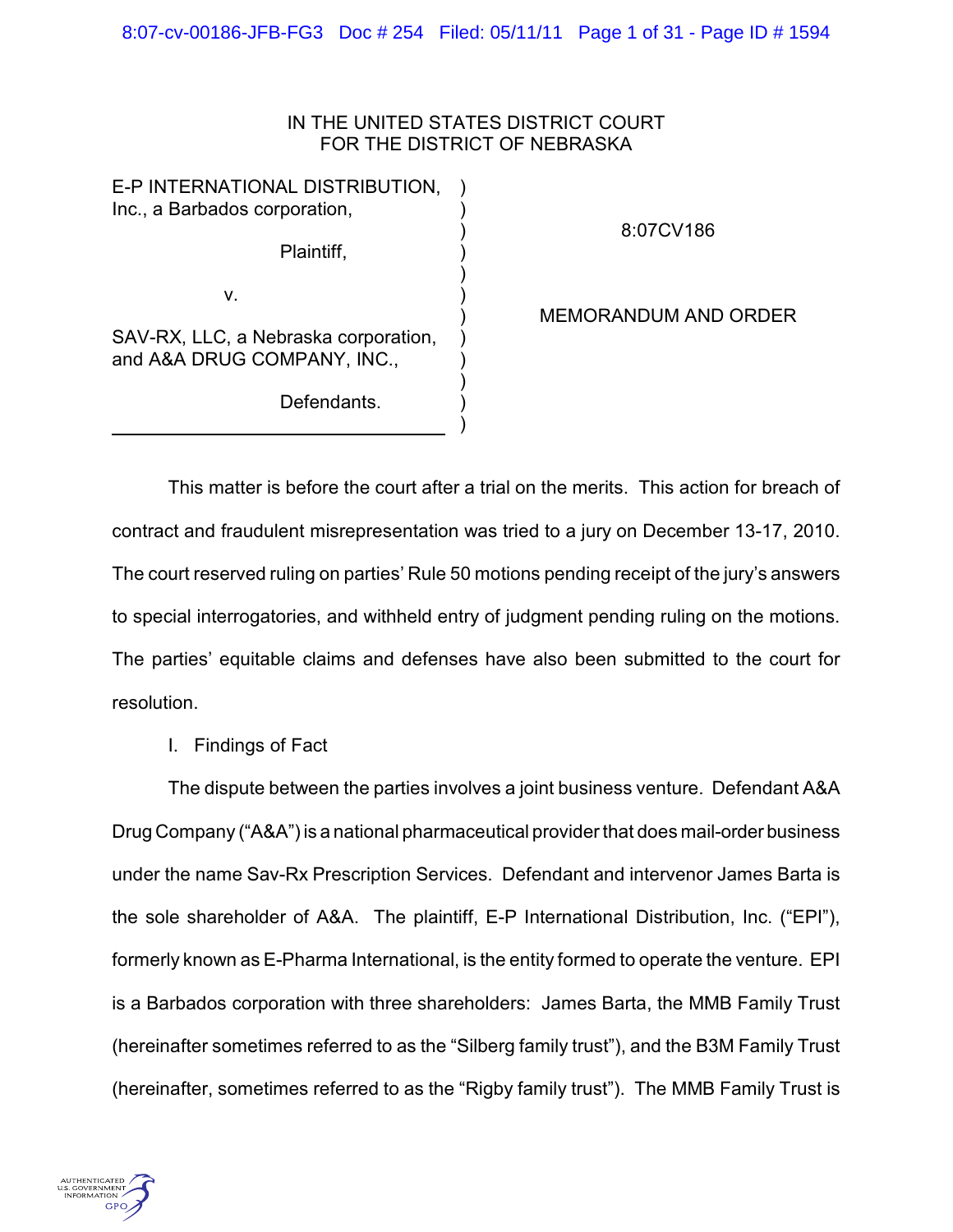### 8:07-cv-00186-JFB-FG3 Doc # 254 Filed: 05/11/11 Page 2 of 31 - Page ID # 1595

composed of Hilton Silberg and his family. The B3M Family Trust is composed of Malcolm Rigby and Barbara Rigby, and their sons, Michael Rigby and Marc Rigby. Mr. and Mrs. Rigby, Mr. Silberg and Mr. Barta were all directors of EPI and Barbara Rigby was the chairperson of the board of directors.

From approximately February 11, 2002, through June 26, 2006, A&A and EPI were involved in a business relationship whereby EPI agreed to supply A&A's customers with less-expensive prescription medications purchased outside the United States. The parties stipulated that they entered into an oral agreement to conduct the business venture and stipulated to several of the agreement's terms: Physicians and customers of A&A placed orders for pharmaceutical prescriptions directly with A&A/SAV-RX. A&A/SAV-RX was paid by its customers for the pharmaceutical prescription orders. A&A forwarded the pharmaceutical orders to EPI. EPI arranged for third-party suppliers located outside the United States to fill the pharmaceutical prescription orders and ship the orders directly to the A&A customers. EPI issued invoices to A&A. EPI's profits were to be divided equally between the three shareholders.

Other terms of the agreement were disputed at trial. At trial, EPI contended that A&A is liable for drugs EPI purchased and shipped to A&A's customers in the amount of approximately \$4.5 million. James Barta acknowledged that he had withheld payment to EPI, but argued that many prescriptions were either not delivered or were double-billed and he also asserted that EPI owed A&A substantial sums of money for commissions and owed Barta substantial dividends and contended he was entitled to an offset of those amounts.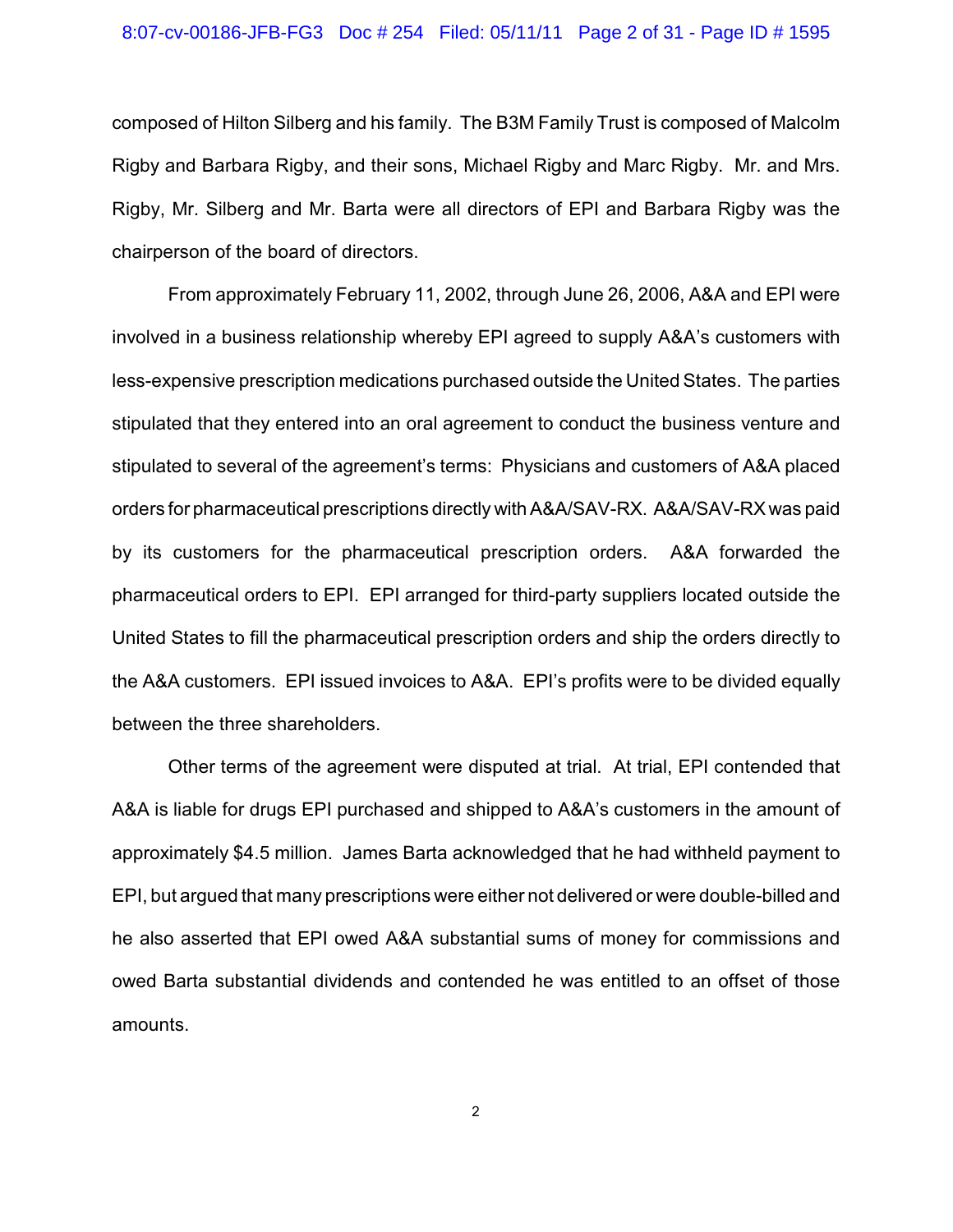### 8:07-cv-00186-JFB-FG3 Doc # 254 Filed: 05/11/11 Page 3 of 31 - Page ID # 1596

Hilton Silberg, and James Barta all testified to the terms of the oral agreement. The agreement was finalized at meetings in Barbados and Chicago. Hilton Silberg is a pharmacist licensed in Canada. With respect to the terms of the oral agreement, Hilton Silberg testified that the parties agreed that 10% of gross sales was to go to A&A and that Silberg was to be paid 10% of the net cost of the drugs he sourced. Mr. Silberg acknowledged that A&A was never paid the10%, but testified that the parties contemplated that it would be calculated along with Barta's share of the profits. Silberg also testified that A&A had agreed to bear the cost of all refunds, reshipments or duplicates of the medications up to 5% of total gross sales.

He testified that he used his line of credit to obtain the drugs. A&A consistently paid EPI with wire transfers, generally on a monthly basis from February 2002 to July 2005. Ex. 388. He testified that at first he procured medications from Canada, but later found the medications could be procured in South Africa for less. He arranged for Jeff Greenfield, a former pharmacy school classmate who was licensed in South Africa, to procure the drugs. The evidence establishes that the venture ran smoothly and was profitable for the first few years. See Exs. 389, 390, 391, 392, 393, EPI Profit & Loss Statements. The venture began to fall apart in July of 2005, when Greenfield absconded to Australia with approximately \$150,000 of the company's money, a laptop containing the company's records, and medications. Silberg stated that Greenfield had "lost his way." Greenfield was never prosecuted or sued because of the episode.

Silberg testified that he then began to procure medications in Barbados and elsewhere through Tonley, a company he owned, and later through Barhill, an entity he created that was owned by the Rigby family and Silberg family trusts. The record shows Silberg received at least \$600,000 in commissions for Tonley. *See* Ex. 118, Ex. 203.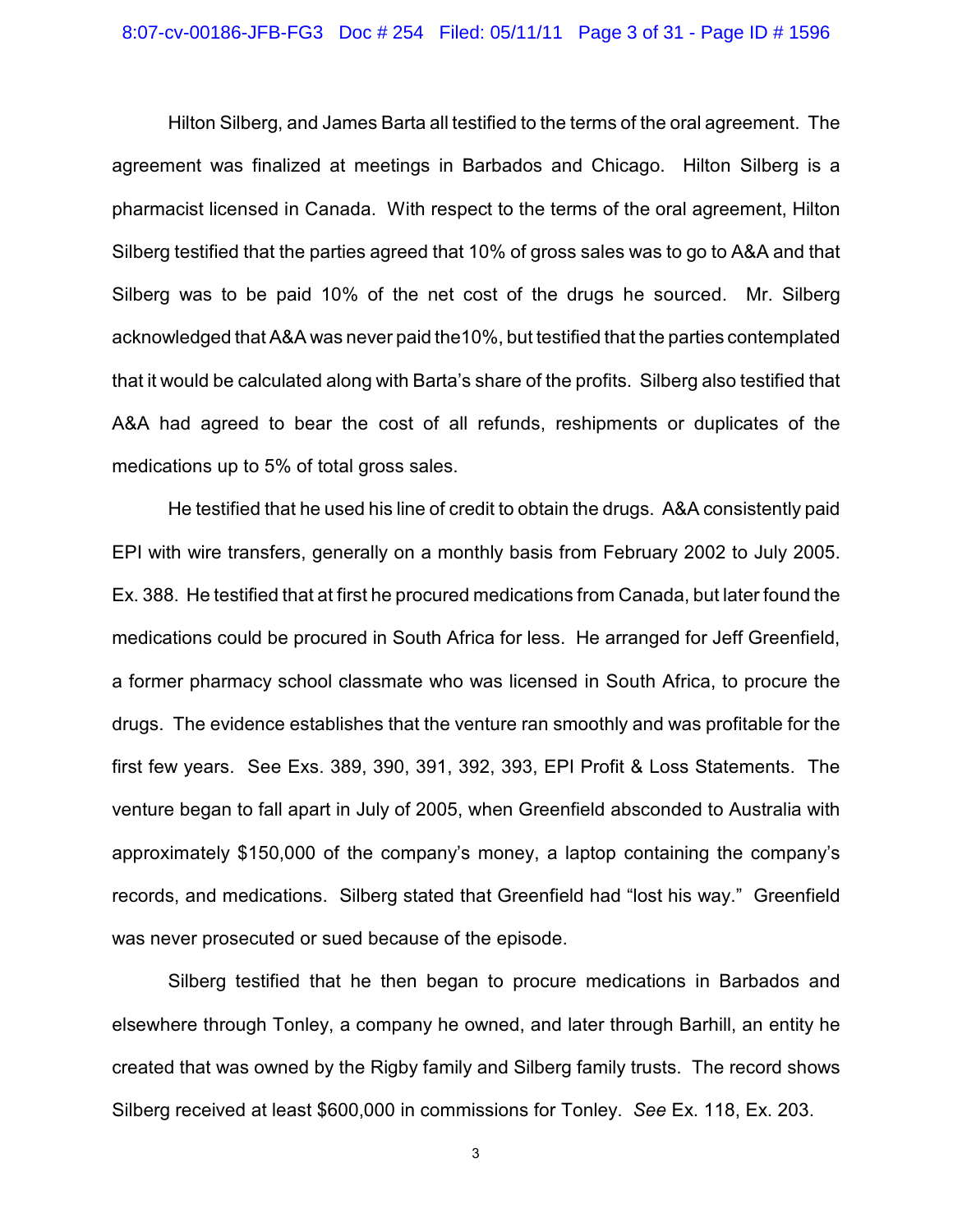#### 8:07-cv-00186-JFB-FG3 Doc # 254 Filed: 05/11/11 Page 4 of 31 - Page ID # 1597

Barbara Rigby testified that she is a nurse and has an Executive MBA. She stated that EPI was managed by directors and consultants. She and her husband, Malcolm Rigby, were the persons most involved in the day-to-day operations of the business. She testified she was responsible for billing and maintaining the company's billing records on QuickenBooks and she wrote all the checks. She owns a professional consulting firm known as "1314167 Ontario, Ltd." She testified that the parties agreed at the outset to pay her consulting company fees of \$12,000 per month initially, and later \$15,000 per month, for her services and those of her husband. She wrote checks from EPI to 1314167 Ontario for the monthly consulting fees. She also testified her consulting company was paid \$100,000 in additional fees in August 2002. She acknowledged that she received over \$900,000 in consulting fees over the course of the venture. Ex. 371.

Mrs. Rigby testified that she created the invoices sent to EPI by manually entering the quantity of drugs ordered and the date the drugs were ordered within approximately one week of the date that her husband ordered the supplied medication, using QuickenBooks. QuickenBooks is accounting software that can be purchased at Best Buy or Costco. Mrs. Rigby testified that, although she has an executive MBA, she has no formal training in bookkeeping. She acknowledged that it might have been prudent for an organization with multi-million-dollar revenues to have a third-party accounting or bookkeeping service maintain its books. She stated that no effort was made to enter the patient's prescription number or name into the QuickenBooks data. EPI never kept any record of medications that were duplicates, credits or reshipments. She testified that there were no yearly reconciliations regarding any medications that were not received by customers.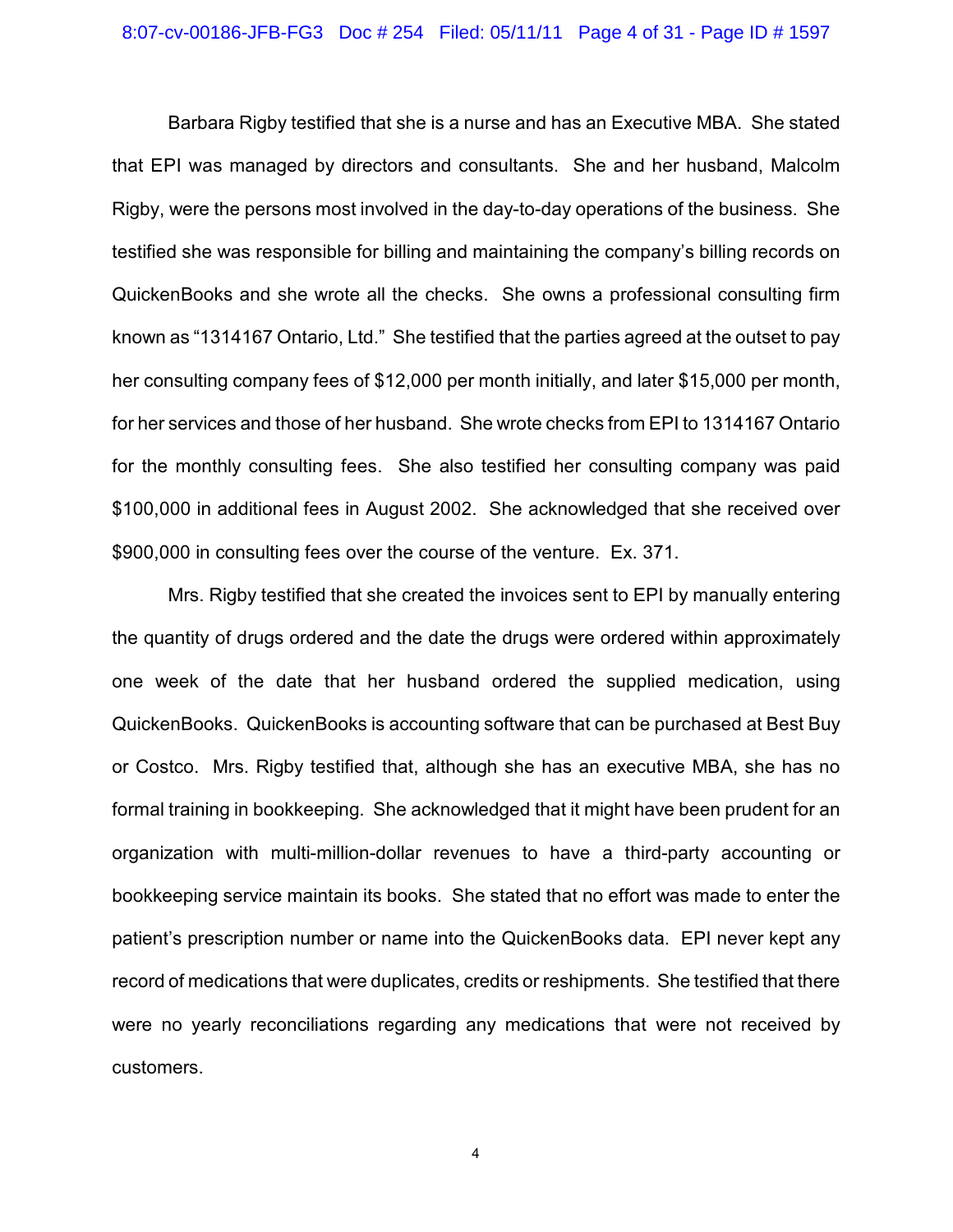### 8:07-cv-00186-JFB-FG3 Doc # 254 Filed: 05/11/11 Page 5 of 31 - Page ID # 1598

Mrs. Rigby also testified that she prepared the company's profit and loss statements using QuickenBooks. Those profit and loss statements indicate that in 2003, EPI had \$3,313,208 in sales and realized a gross profit of \$1,907,872; in 2004, sales of \$7,245,343 and a gross profit of \$3,807,298; in 2005, sales of \$8,222,788 and gross profits of \$3,887,823; in 2005, sales of \$4,743,183 and gross profits of \$1,316,212; and in 2006, sales of \$330,536 and a loss of \$120,118. *See* Exs. 389-393. The profit and loss statements also show that over the course of the venture \$1,599,962 was paid to consultants and \$735,272 was paid in dispensing fees.

During the course of the venture, dividend distributions were made in the following amounts: \$693,611 to the Rigby family trust; \$1,188,313 to the Silberg family trust; and \$601,200 to James Barta. Mrs. Rigby also testified that money was transferred into the Silberg family trust as payment for Mr. Silberg's 10% commission on the net products that he sold EPI. Further, she stated that EPI loaned \$300,000 to Mr. Silberg as an advance on dividends and acknowledged that it has never been repaid and remains owing to EPI. EPI no longer engages in any business activity.

She further testified that the parties agreed that the amounts of money for Barta's benefit were to be held in a segregated account. She had access to that account and testified that funds were paid into the other shareholder's account and not to Mr. Barta's because the receivables were so high.<sup>1</sup> Mrs. Rigby testified that taxes were paid in

 $T$  The court notes that the record shows in documents submitted in motion practice earlier in this litigation that Barbara Rigby testified in deposition that she was instructed to keep track of what she described as Barta's "commission," but that Barta did not want those amounts kept on the books so she kept a running tab off the books, knowing that the funds were payable to Barta. *See* Filing No. [132](http://ecf.ned.uscourts.gov/doc1/11301686375), Index of Evid., Ex. C, Deposition of Barbara Rigby at 99 (Doc #123-5, Page ID # 691). She stated that Barta's money was not kept in a segregated bank account; the funds were kept in a segregated account within the company structure "so they wouldn't be considered dividends and [Barta] wouldn't have to pay taxes on them in the States[.]" *Id.* at 99. One-third of the profits were segregated in this manner for the first two years; however, when Barta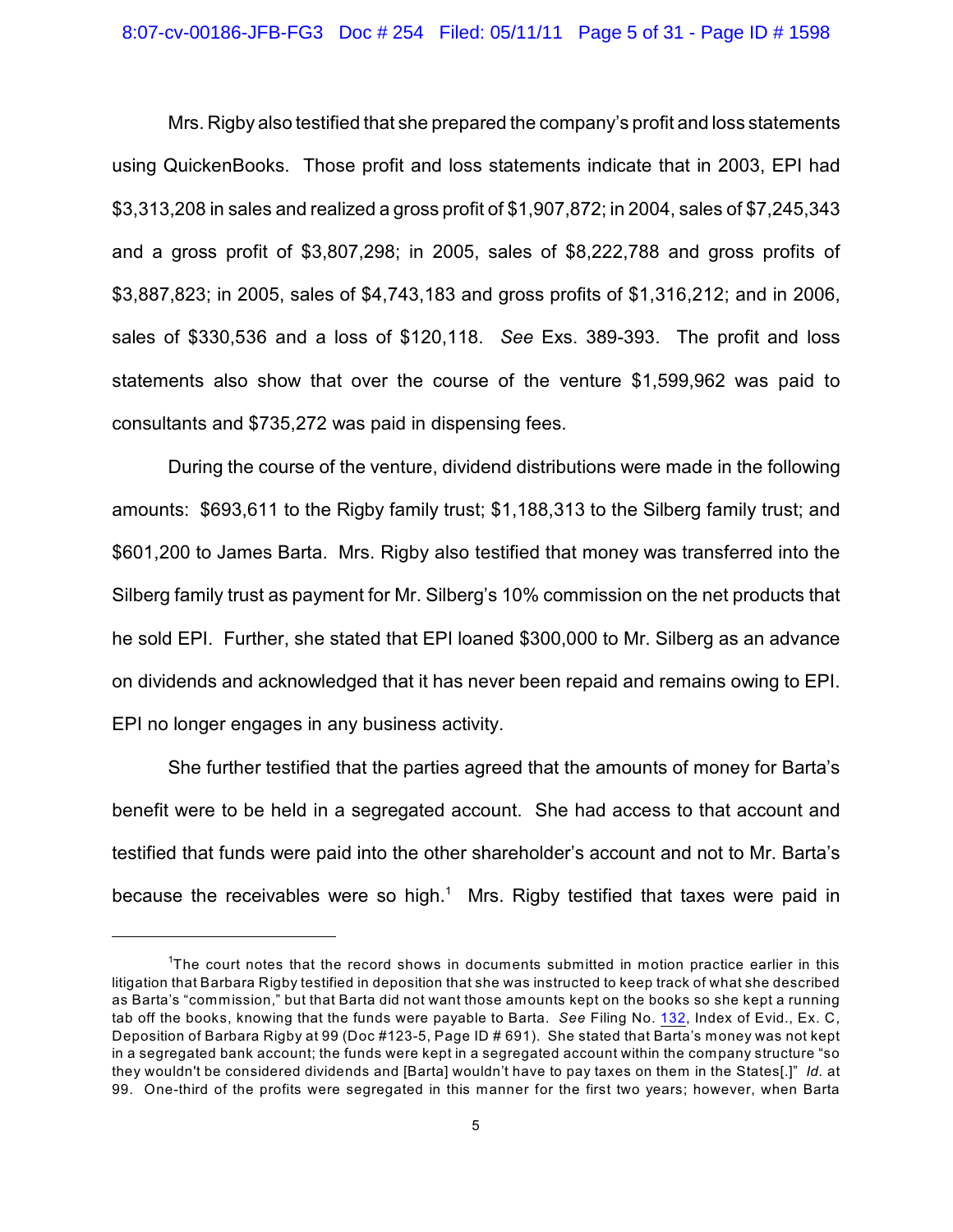### 8:07-cv-00186-JFB-FG3 Doc # 254 Filed: 05/11/11 Page 6 of 31 - Page ID # 1599

Barbados, where taxes are not assessed on revenue, but on money spent there. She stated she was unable to obtain copies of the tax returns for this litigation because the company that prepared them had gone out of business.

She also testified that she no longer has any records or invoices for the period from July 2005 to November 2005. She acknowledges that she has no physical invoices for over \$1.3 million in sales. Those were lost in the theft of the laptop computer by Greenfield. The evidence shows EPI also lost computer records when lightening struck the Rigbys' home and their computer crashed. She testified there were no backups of the data, but acknowledged that she was aware that there are professional entities that provide data protection for businesses.

Mrs. Rigby testified that the venture or engagement ended in June of 2006. Shortly thereafter, she traveled to Fremont, Nebraska, to try to wind things up and close out the venture. Based on EPI's records, she and Alan Sheppard, A&A's controller, prepared several spreadsheets. One shows EPI's sales and profits after deducting for reshipments, refunds, duplicate and credits, and calculates net profits with A&A's 10% "commission" or "administrative fee" deducted from EPI's gross sales figure and the Rigbys' consulting fees, as well as payments to Silberg or companies he owned, added back in to the company's expenses. *See* Ex. 118. That calculation results in an amount due and owing from A&A and/or James Barta in the amount of \$443,417.62. *Id.* Mrs. Rigby disputed the figures on that spreadsheet.

stopped paying his invoices, Barbara Rigby withdrew money from the segregated funds and testified that she told Barta she was doing so. *Id.*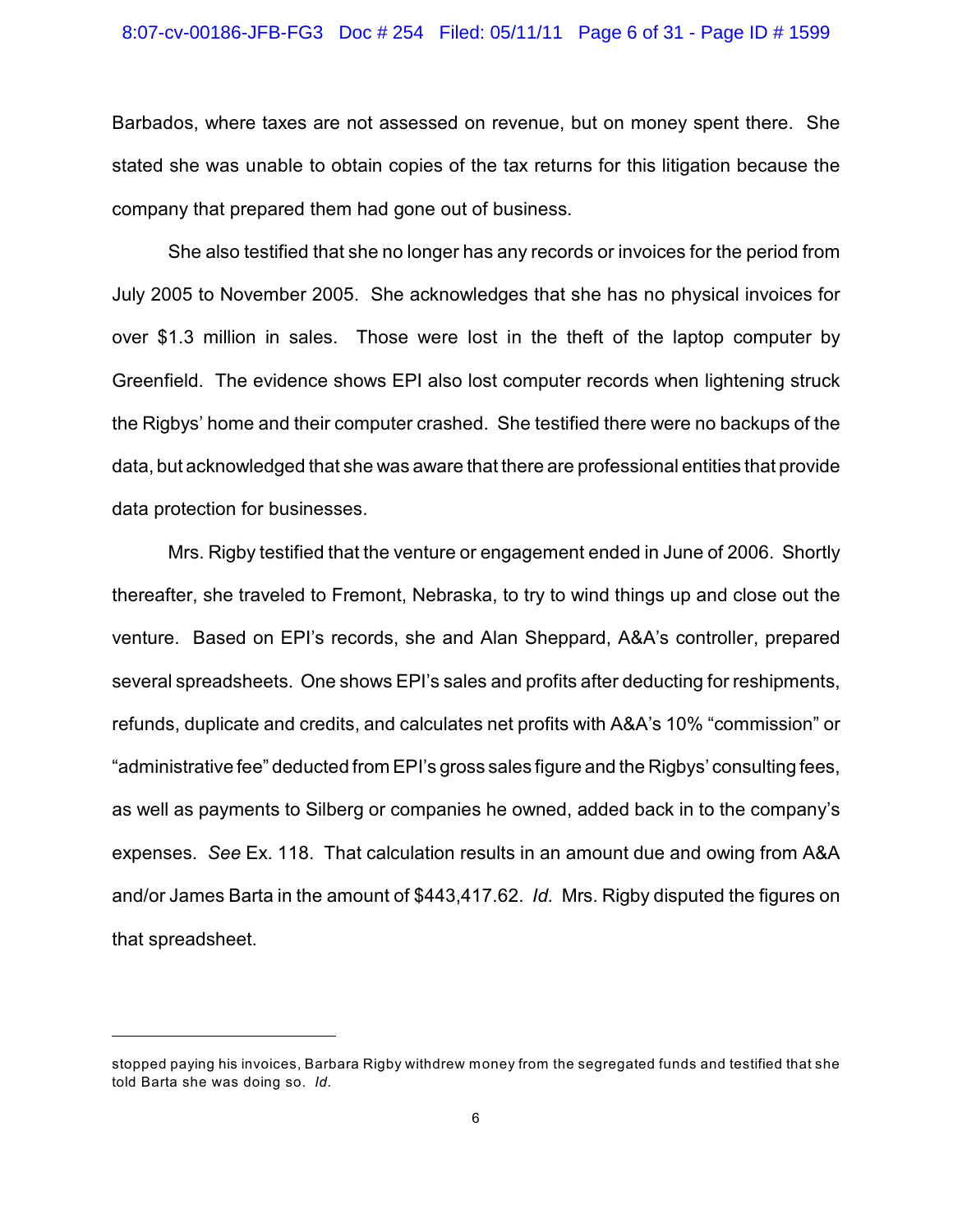### 8:07-cv-00186-JFB-FG3 Doc # 254 Filed: 05/11/11 Page 7 of 31 - Page ID # 1600

Mrs. Rigby testified that in November 2006, she received an e-mail from Lisa Quincy, James Barta's assistant, stating that Mr. Sheppard had gone over the numbers and was confident of their accuracy and that Mr. Barta was willing to pay the \$443,417.62 and close the issue. Ex. 104. Ms. Quincy's e-mail indicates that the calculation was based on \$517,848.42 for drugs not received/refunds made; \$34,451.35 for credits given; \$117,933.03 for overbilling for reshipments from 2003 to July 2005; and \$342,312.40 for overbilling for reshipments after August 2005. *Id.* Mrs. Rigby testified that Mr. Barta ultimately sent her a check in the amount of \$443,417.62 and Mrs. Rigby sent it back to him.

Mrs. Rigby stated that her position was that approximately \$4.6 million was outstanding from A&A as an account receivable, and that approximately \$2.2 million was owed to A&A as 10% of gross profits, leaving \$2.4 million to be divided among the three shareholders for their respective portions of the profit. Also, she contended that EPI was not responsible for any reshipments because A&A had agreed to absorb those losses.

Malcolm Rigby testified that he is a software developer and was present at a meeting in Chicago in Fall of 2001 with Barta and Silberg to formalize the oral agreement to create EPI. He testified that they agreed that A&A was to receive 10% of gross sales and Silber was to receive 10% (net) of the drugs he sourced. He further testified that the parties agreed that he and Barbara Rigby would receive \$12,000 a month for consulting and that A&A/Barta would absorb any risk of loss for lost shipments, misdeliveries, etc., up to 5%. He stated that he continued to receive the monthly consulting fee payment throughout the length of entire engagement until June 2006. Mr. Rigby testified that he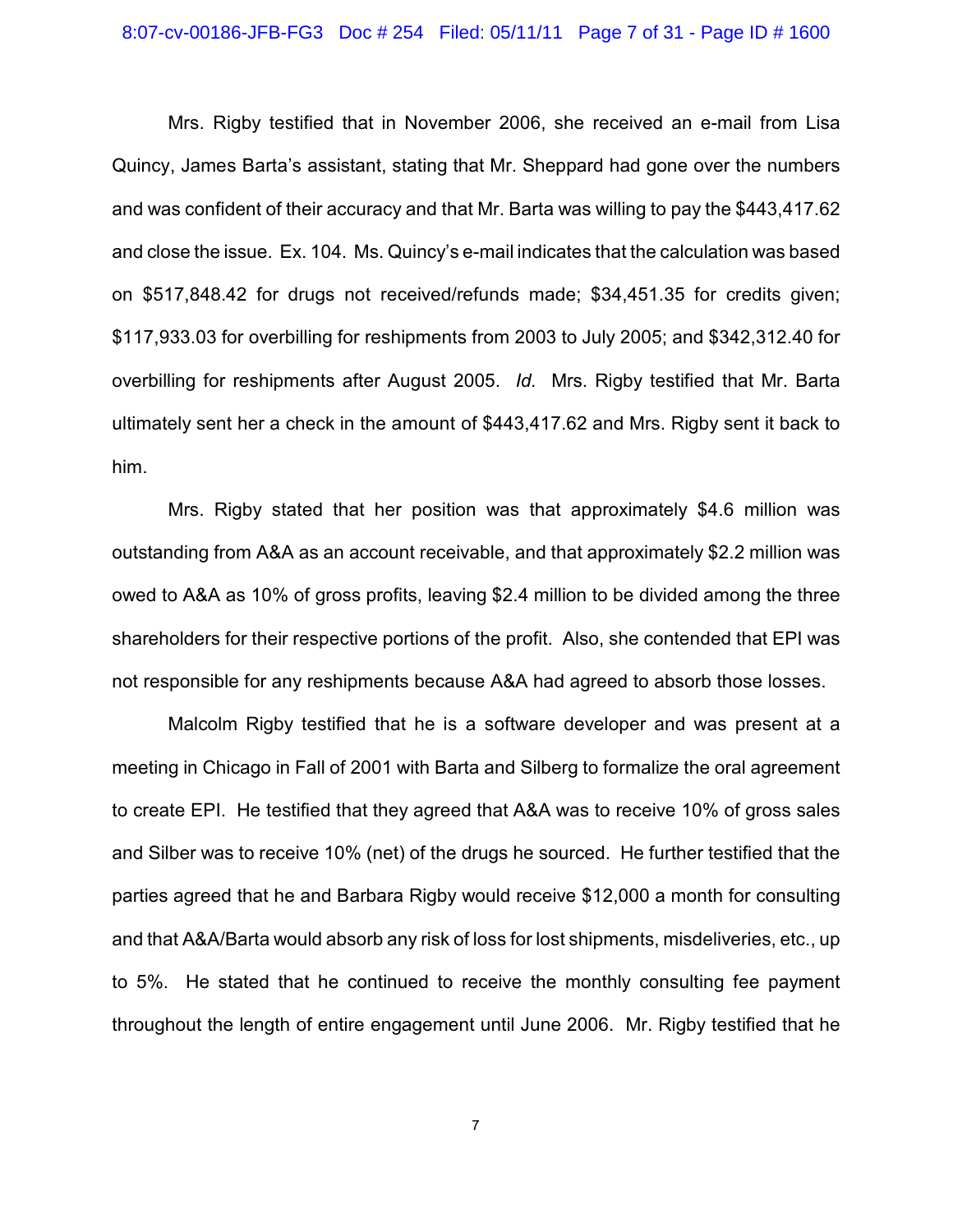and his wife were the only consultants employed by the consulting company "1314167 Ontario Ltd."

Mr. Rigby further testified that James Barta stated that he normally billed for prescriptions at 85% of the average wholesale price (which an industry standard used in the United States for setting prices in the pharmacy benefit management business, based on what a buyer of bulk drugs would pay a drug company for those drugs).<sup>2</sup> Rigby and Silberg told Mr. Barta that the medications could be purchased outside the United States for less. Barta asked if they could get the medications for 25% less than what he had been charging and still make money at that price. He stated that he wanted to get a good deal for his customers. Barta, Silberg and Rigby agreed to a price formula for the international mail-order customers of fifteen percent off the AWP, plus \$2.00 per prescription, less twenty-five percent of that amount.

Mr. Rigby's role in the venture was initially to look at A&A's computer systems to figure out how to get the information needed to run the new company, without impacting the systems A&A had. He designed a system and worked with a programmer to modify and to write programs that could take A&'s outputs and produce the information the new company needed to process orders. On a nightly basis, he would log in from his computer and extract a prescription list, showing who the person was, what they paid for the drug and what the drug was. He would remotely print SavRx labels, check inventory in several

 $2$ The average wholesale price is the subject of a series of class actions lawsuits and settlements based on pharmaceutical companies' alleged fraudulent inflation of the the "average wholesale price" ("AW P") to boost sales. *See e.g.*, *[In re Pharmaceutical Indus. Average Wholesale Price Litig.,](http://www.westlaw.com/find/default.wl?rs=CLWP3.0&vr=2.0&cite=588+F.3d+24)* 588 F.3d 24, 27-28 (1st [Cir. 2009\)](http://www.westlaw.com/find/default.wl?rs=CLWP3.0&vr=2.0&cite=588+F.3d+24).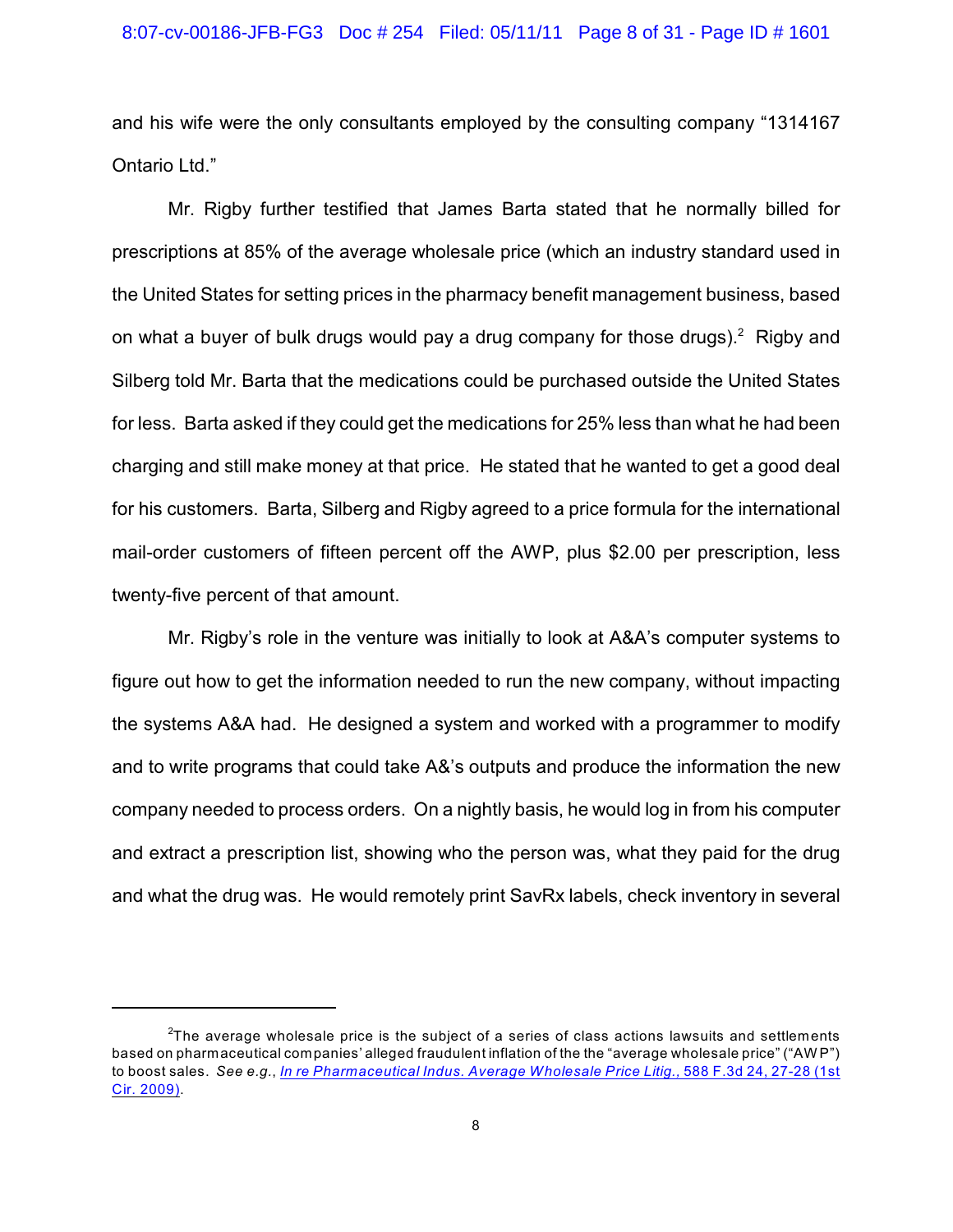countries (South Africa, Canada, Denmark and Latin America), and would have a pharmacist fill the prescriptions wherever he could get it at the lowest cost.

The evidence shows that as time went on, the FDA increasingly held up shipments of medications in customs and mailed letters to customers telling them that the drugs were available in the United States. The evidence shows some of these seized medications were eventually delivered to customers and some were sent back to the shipper. There is also evidence that A&A ordered reshipments of some of those medications and sometimes attempted to cancel orders that had already been shipped. Mr. Rigby testified that Greenfield took drugs that were supposed to be sent to customers of A&A but were never shipped.

There is evidence that Mr. Rigby was aware that EPI was double billing A&A for drugs, but left it to A&A to catch the error. In response to an inquiry from Jeff Greenfield in September 2003, Malcolm Rigby wrote:

I don't think they reconcile what they ordered to what they ship unless by accident they bill their customer twice. This usually happens about a month later when the customer gets their credit card statement, SavRx then sends me all kinds of queries trying to figure it out. Yesterday I had a query to see if we double billed for a duplicate order which you caught back in July. The only other time is when Alan their CFO randomly checks one of our invoices and notices one of these Rx125886 (Rx125649) and Rx125887 (RxI15648) situations and wants to know why we are billing him twice. Which as you point out we are not aware of unless you catch it. That's why I say I don't know how much they double ship in the US - bet it is a lot. I've tried to sort out with them but unfortunately there is no internal communication within SavRx so I just bill them and ignore the double billing unless they point it out.

Ex. 124. Later, in an e-mail exchange between Malcolm Rigby and Jeff Greenfield dated January 17, 2005, Rigby suggested, "[l]ooked at back-order list. Why don't you just not bother filling. We will attribute to FDA." Ex. 123. Also, he acknowledged that many times EPI shipped two prescriptions to the same person without knowing it. He stated that he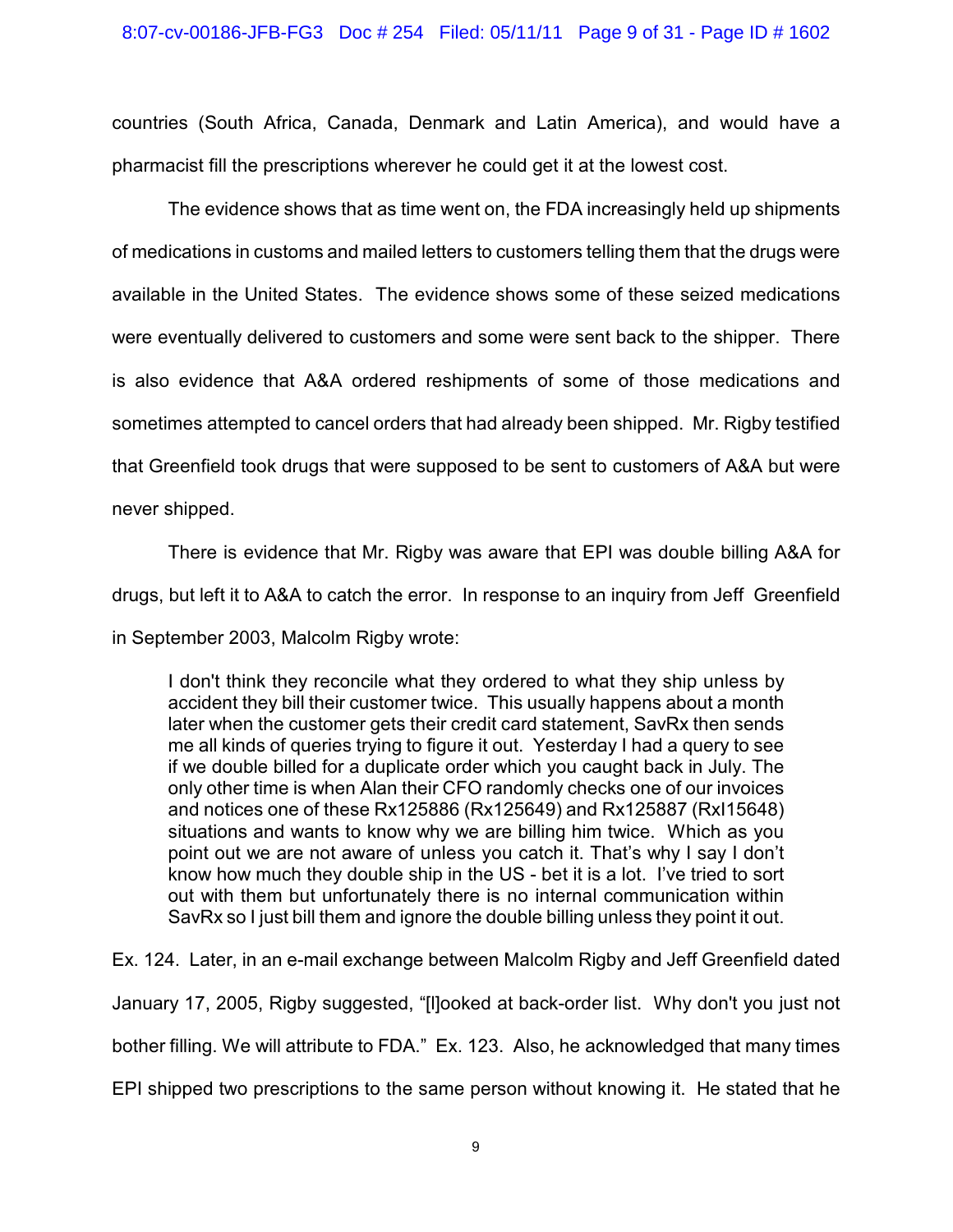had no idea whether A&A/SavRx had been paid twice. He also testified that when customers didn't get their medication and contacted SavRx and SavRx asked EPI to reship it, Sav-Rx would be billed twice for the same prescription that the customer would only receive once.

James Barta testified that he is a pharmacist and owns A&A Pharmacy in Fremont Nebraska. He also runs a mail-order prescription benefit service that contracts with employers and unions to manage prescription benefits that operates under the name SavRx. He testified that his mail-order prescription business mails out approximately 10,000 prescriptions a day. Mr. Barta explained that adjudication software is a computer system that interacts with insurers to determine payments, etc. The system is set up to establish parameters with respect to eligibility and coverage and is used to bill third-party providers.

Regarding the terms of his agreement with the Rigbys and Silberg, he testified that he believed that a term of the agreement was that he would only be billed for medication that his customers received. He testified that generally fewer than 1% of customers do not receive the medications and in his experience the rate of nondelivery was less than half of 1%. He further stated that the parties had agreed he was to receive 10% of total gross sales. He admitted that he withheld payment for EPI's invoices in 2005 and 2006 and testified that he withheld the payments in order to ensure that he would receive the 10%, as well as his one-third share of the company's profits. He stated that 10% of all gross sales was an administrative fee for doing "all the work." Further, he testified that he did not approve consulting fees for Mr. and Mrs. Rigby of \$12,000 to \$15,000 per month, nor did he approve withdrawal of over \$100,000 in other consulting fees. He also stated that he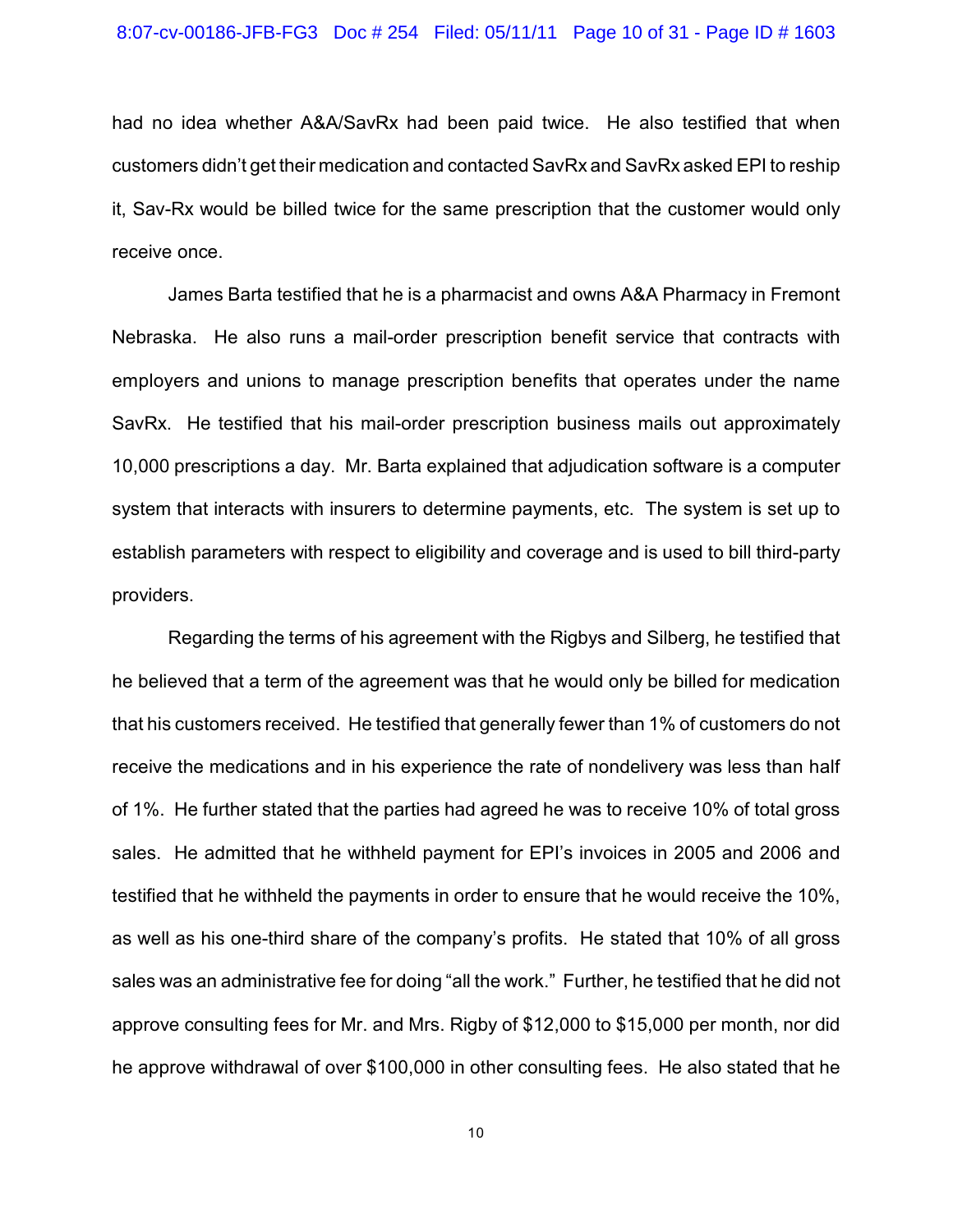### 8:07-cv-00186-JFB-FG3 Doc # 254 Filed: 05/11/11 Page 11 of 31 - Page ID # 1604

never agreed that Silberg should receive a 10% markup on the orders he sourced. He stated that he attended annual meetings in Barbados.

Mr. Barta also testified that his attorneys in Omaha drafted the shareholder's agreement. His understanding was that A&A would only be invoiced for prescriptions filled, shipped and delivered to customers and that he, as a shareholder, would receive one-third of the total profit on the sale of the prescriptions. He testified there were no discussions about A&A bearing the risk of loss of medications that did not reach the customer.

During the course of the engagement, he was aware that his controller, Alan Sheppard, was having trouble reconciling EPI's invoices to A&A's records because the invoices did not contain the customer's identity or any prescription number. He also testified that he discussed with the other shareholders that the funds for his benefit were to be segregated and placed in a separate account at the bank in Barbados.

Alan Sheppard, who had been the controller at A&A during most of the term of the agreement but moved away, testified that Mr. Barta asked him to return as a consultant to wind up and close out A&A's relationship with EPI. After the venture was dissolved, he met with Barbara Rigby and attempted to determine the amount that A&A and Barta owed EPI. He determined, that the total gross sales (from which A&A was to be entitled to 10 percent) were \$22,476,144.53. Ex. 118. That figure was based on EPI's sales and profit figures, less credits and refunds shown in A&A's accounting records. His review resulted in the determination that A&A owed EPI \$443,417.

Christy Piti testified that she is James Barta's daughter and is a pharmacist who is now employed as the Executive Vice-President of A&A. She testified that in her experience, incidents in which prescriptions do not reach customers are rare. She testified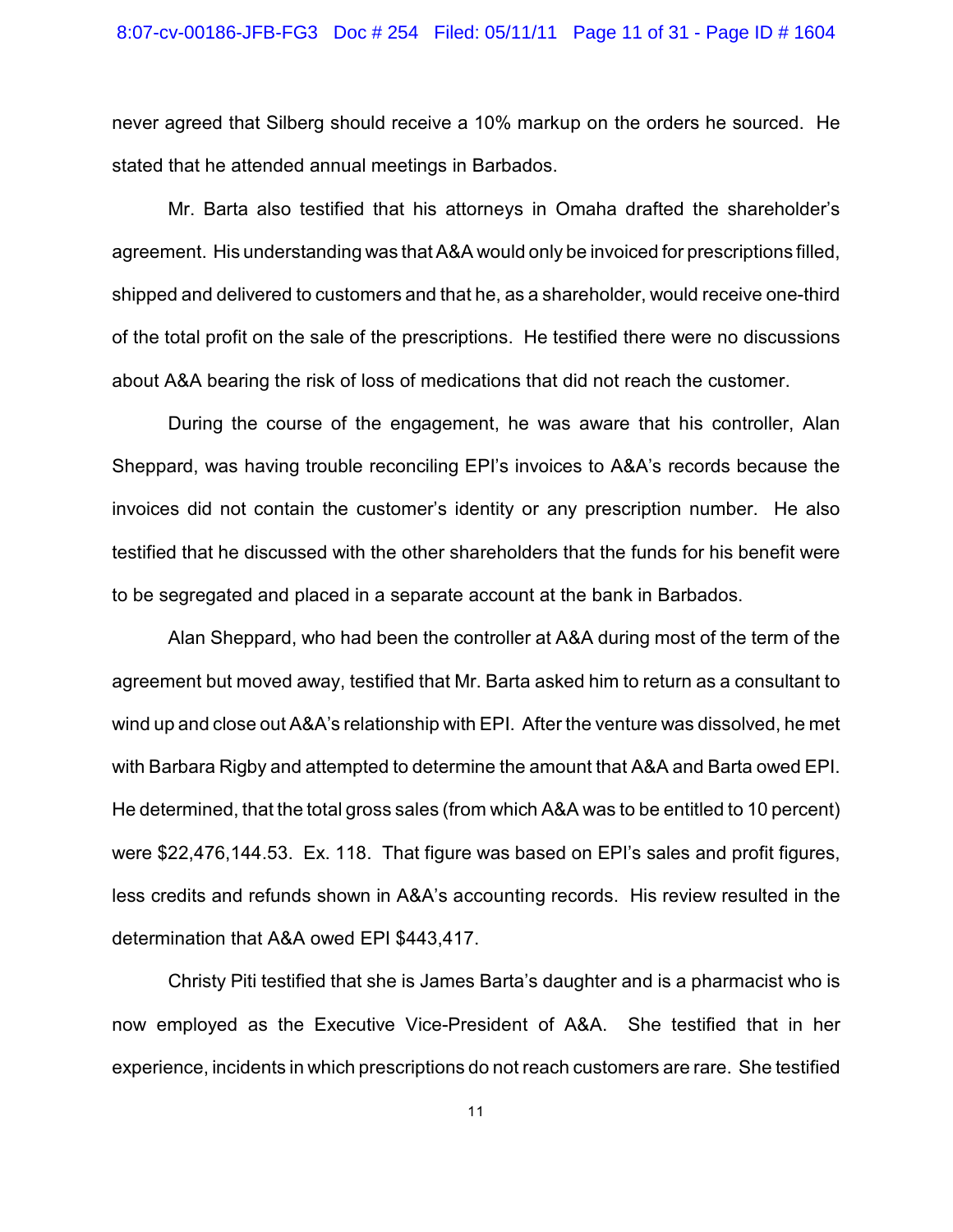that in late 2004 and 2005, problems with customers not receiving medications increased. After this litigation began, she examined A&A's adjudication system and performed an analysis to determine whether SavRx had been double-billed for prescriptions. She stated there were backup files of all A&A's prescription records. She testified she reviewed all the claims for the period of time at issue. She sorted the backup files by patient and created individual patient profiles for everyone who was provided medications procured by EPI. She testified she analyzed over 100,000 prescription claims and was able to identify obvious duplicates. She characterized the duplicate claims as "overbilling." She testified that if a prescription was a duplicate, A&A would have received a payment only once.

As part of her analysis, she determined that A&A had paid EPI a total of \$18,962,595 over the course of the venture, based on records of wire transfers. See Ex. 388. She determined that EPI's total gross sales during the course of the venture were \$19,724,848.90, after deducting duplicate prescription claims. After deducting \$552,000 for the credits and refunds that A&A made, she arrived at an adjusted gross sales figure of \$19,172,549.13. She calculated the 10% due to A&A on that amount. She testified that the difference in Barbara Rigby's calculation of total sales of \$23,488,689.73 and her calculation can be explained by the fact that the overbilling for duplicates and reships amounted to more than \$3 million. *See* Ex. 196. She testified that the data supporting her analysis is on two CD-ROMS that were produced to opposing counsel but have not been admitted in evidence. She also testified that she made several mistakes in her calculation, but that they have been corrected.

Ms. Piti also testified that she used the numbers provided by Mrs. Rigby to calculate Mr. Barta's share of profits and then subtracted the \$601,200 he had received as a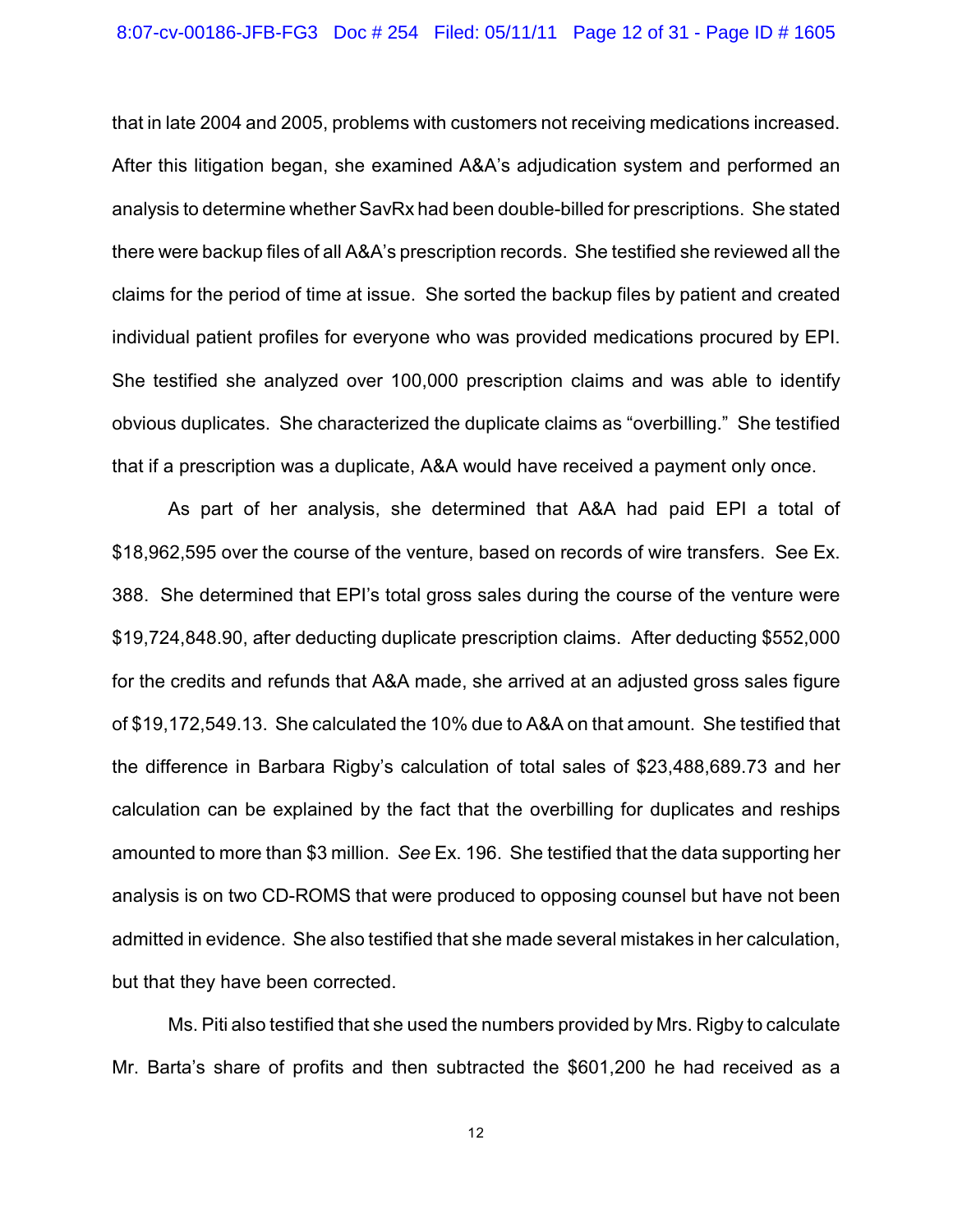dividend distribution from that figure. She totaled the amounts she determined were owed to A&A and/or Barta for overbilling, 10% commission, and share of the profits, less the corrected amount that EPI had invoiced in 2005 and 2006, and concluded that approximately \$3.1 was owed to A&A and Barta. *See* Ex. 372. She stated that she did not correspondingly deduct the overbilling and commission amounts from EPI's profit figures when calculating Mr. Barta's share of the profit.

Maranna Bentley, a former A&A customer service employee, testified to A&A's procedures for dealing with customers who complained they had not received prescriptions. She testified that the joint venture with EPI ran smoothly for the first couple of years, but as time went on, interceptions of shipments by the FDA increased. Customers would then report that a medication had not been received, and Ms. Bentley would report it to Malcolm Rigby to handle. She stated that she did not know that A&A would be billed a second time for a reshipment. In 2006, in preparation for the meeting to settle-up with EPI, she performed a calculation based on review of A&A's accounting records (not its adjudication records) of the total number of refunds issued by A&A to its customers and came up with a total figure of \$1,012,000. *See* Ex. 118.

At the close of evidence, all of the parties moved for judgment as a matter of law. The court sustained the motion of Malcolm and Barbara Rigby for a judgment of dismissal on the conversion claim against them in their personal capacities, and found that EPI's U.C.C. claim for goods sold and delivered was subsumed in its breach of contract claim and should be dismissed, but reserved ruling on the remainder of the motions. The court determined that several terms of the oral contract had been established as a matter of law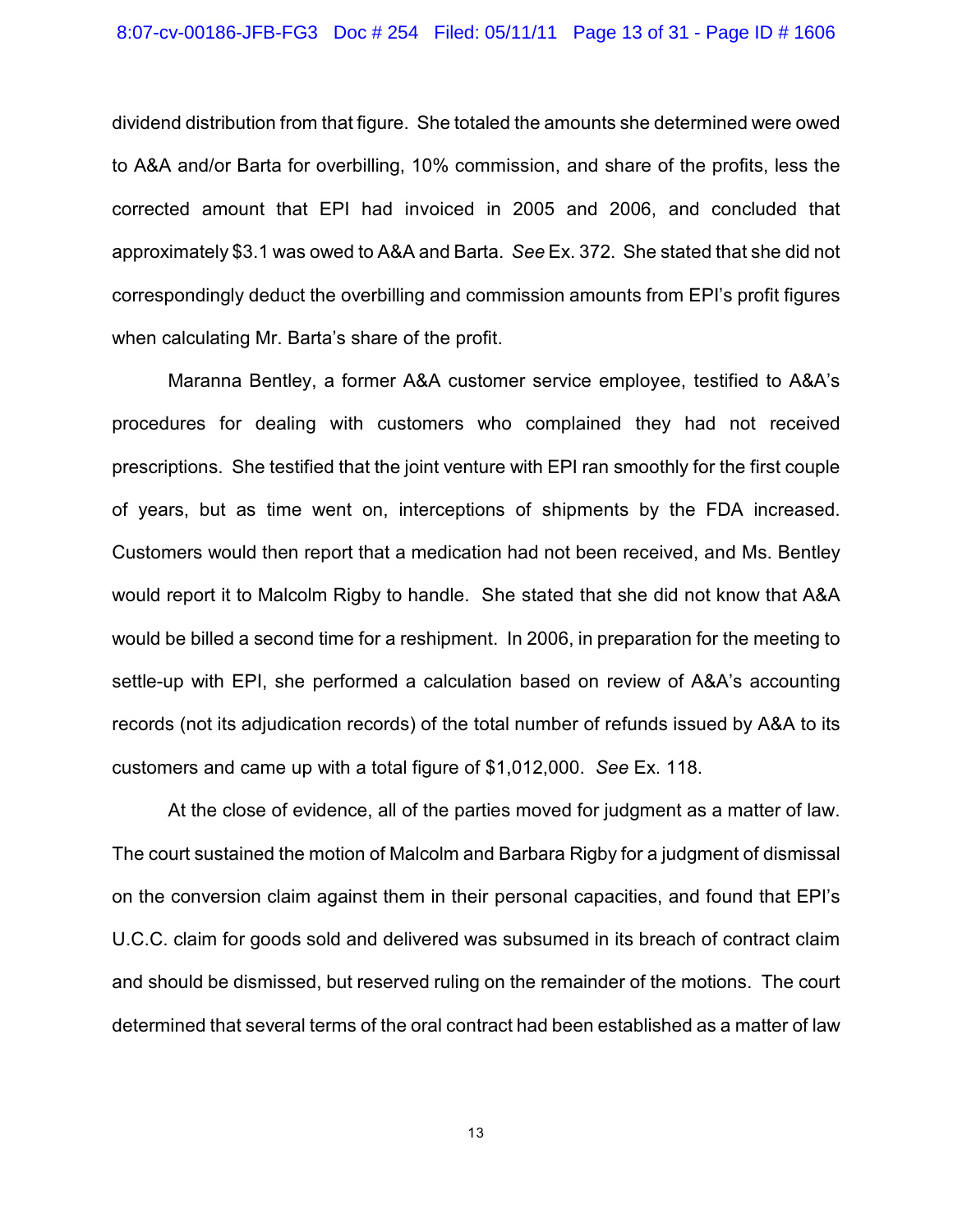and so instructed the jury.<sup>3</sup> See Filing No. <u>[253](http://ecf.ned.uscourts.gov/doc1/11302168100)</u>, Final Jury Instructions, Instruction No. 34. The case was submitted to the jury in special interrogatories. Filing No. [249](http://ecf.ned.uscourts.gov/doc1/11302167545), Jury Verdict (Special Interrogatories).

The jury was instructed on the elements of breach of contract and misrepresentation as well as the elements of the affirmative defense of fraud in the inducement. Filing No. [253](http://ecf.ned.uscourts.gov/doc1/11302168100), Final Jury Instructions at 24, 31, & 33. However, the court informed the parties that it would treat the jury's answers to the damages interrogatories as advisory only.

In answers to the special interrogatories, the jury found that A&A had not agreed in the oral contract to bear the cost of all reshipments, refunds, duplicates and credits and that the reshipments, refunds, duplicates and credits amounted to  $$4,381,893.86<sup>4</sup>$  Filing No. [249](http://ecf.ned.uscourts.gov/doc1/11302167545), Jury Verdict (Special Interrogatories) at 1. Further, the jury found that A&A and/or Barta had proved that under the terms of the parties' oral agreement, A&A, and not Barta individually, was entitled to a 10% payment on total gross sales and determined that the amount of total gross sales was \$1,917,254.91.<sup>5</sup> *Id.* at 2. The jury also found that A&A had proved that EPI breached the oral contract and determined that the amount owed to A&A for the breach was \$2,469,564.68. *Id.* It further found that A&A had proved its claim of fraudulent misrepresentation and determined the amount of its damages were

 $3$ The court determined that (1) EPI agreed to supply prescription drugs to A&A customers at a standard discounted purchase price; (2) A&A or Mr. Barta was to receive, before expenses, 10% of the total gross sales of prescriptions to EPI for soliciting and processing the prescription orders, as well as performing all customer service functions on a day-to-day basis; and (3) All profits earned by EPI were to be split equally among the three shareholders of EPI.

 ${}^{4}$ That amount corresponds to Christine Piti's testimony.

 $5$ The jury's answer to this interrogatory contains an obvious error. The jury was asked to calculate the amount of EPI's gross sales from which Barta's 10% would be determined. It arrived at the figure of \$1.9 million, which would be the 10% calculation of total gross sales of \$19 million. Accordingly, the court interprets the jury's answer to mean it found that EPI had gross sales of approximately \$19 million, resulting in approximately \$1.9 million as 10% of that figure. This amount also corresponds to Ms. Piti's testimony.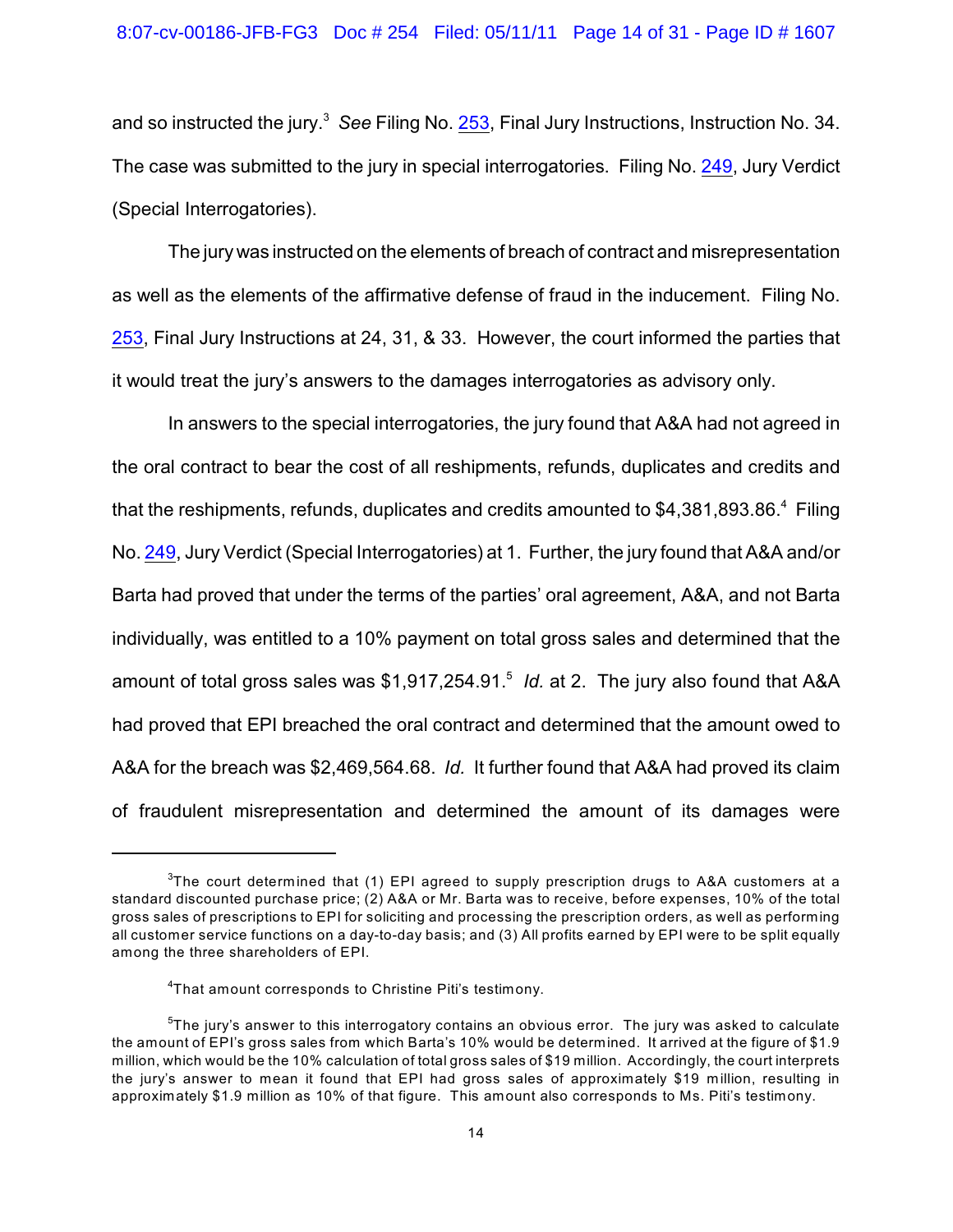\$4,381,893,86.<sup>6</sup> It also found that James Barta had proved that EPI breached its obligation to him and determined that EPI owes Barta \$2,016,113 for the breach of contract.<sup>7</sup>

- II. DISCUSSION
	- A. Law

Under Rule 50 of the Federal Rules of Civil Procedure, judgment as a matter of law should be granted if "a party has been fully heard on an issue and there is no legally sufficient evidentiary basis for a reasonable [fact-finder] to find for that party on that issue." Fed. R. Civ. P. 50(a)(1); *see [First Union Nat'l Bank v. Benham](http://www.westlaw.com/find/default.wl?rs=CLWP3.0&vr=2.0&cite=423+F.3d+855)*, 423 F.3d 855, 863 (8th Cir. [2005\)](http://www.westlaw.com/find/default.wl?rs=CLWP3.0&vr=2.0&cite=423+F.3d+855). The court must draw all reasonable inferences in favor of the nonmoving party without making credibility assessments or weighing the evidence. *Id.* A reasonable inference is one that can be drawn from the evidence without resort to speculation. *See id.* Judgment as a matter of law is appropriate when the record contains no proof beyond speculation to support a verdict. *Id.* With respect to a post-verdict motion for judgment as a matter of law, the evidence must be viewed in the light most favorable to the verdict. *[Structural Polymer Group, Ltd. v. Zoltek Corp.](http://www.westlaw.com/find/default.wl?rs=CLWP3.0&vr=2.0&cite=543+F.3d+987)*, 543 F.3d 987, 991 (8th Cir. 2008).

Determination of the measure of damages is a question of law. *[Tolliver v. Visiting](http://www.westlaw.com/find/default.wl?rs=CLWP3.0&vr=2.0&cite=771+N.W.2d+908) Nurse Ass'n of Midlands,* [771 N.W.2d 908, 914-15 \(Neb. 2009\)](http://www.westlaw.com/find/default.wl?rs=CLWP3.0&vr=2.0&cite=771+N.W.2d+908). One injured by a breach of contract is entitled to recover all one's damages, including the gains prevented as well as the losses sustained, provided the damages are reasonably certain and such as might naturally be expected to follow the breach. *[Katskee v. Nevada Bob's Golf](http://www.westlaw.com/find/default.wl?rs=CLWP3.0&vr=2.0&cite=472+N.W.2d+372)*, 472 N.W.2d

 $6$ That amount corresponds again to Ms. Piti's testimony regarding overbilling and is the same as the amount the jury determined as reshipments, duplicates, etc.

<sup>&</sup>lt;sup>7</sup>That amount represents Barta's share of the approximately \$6 million profit reflected in EPI's profit and loss statements.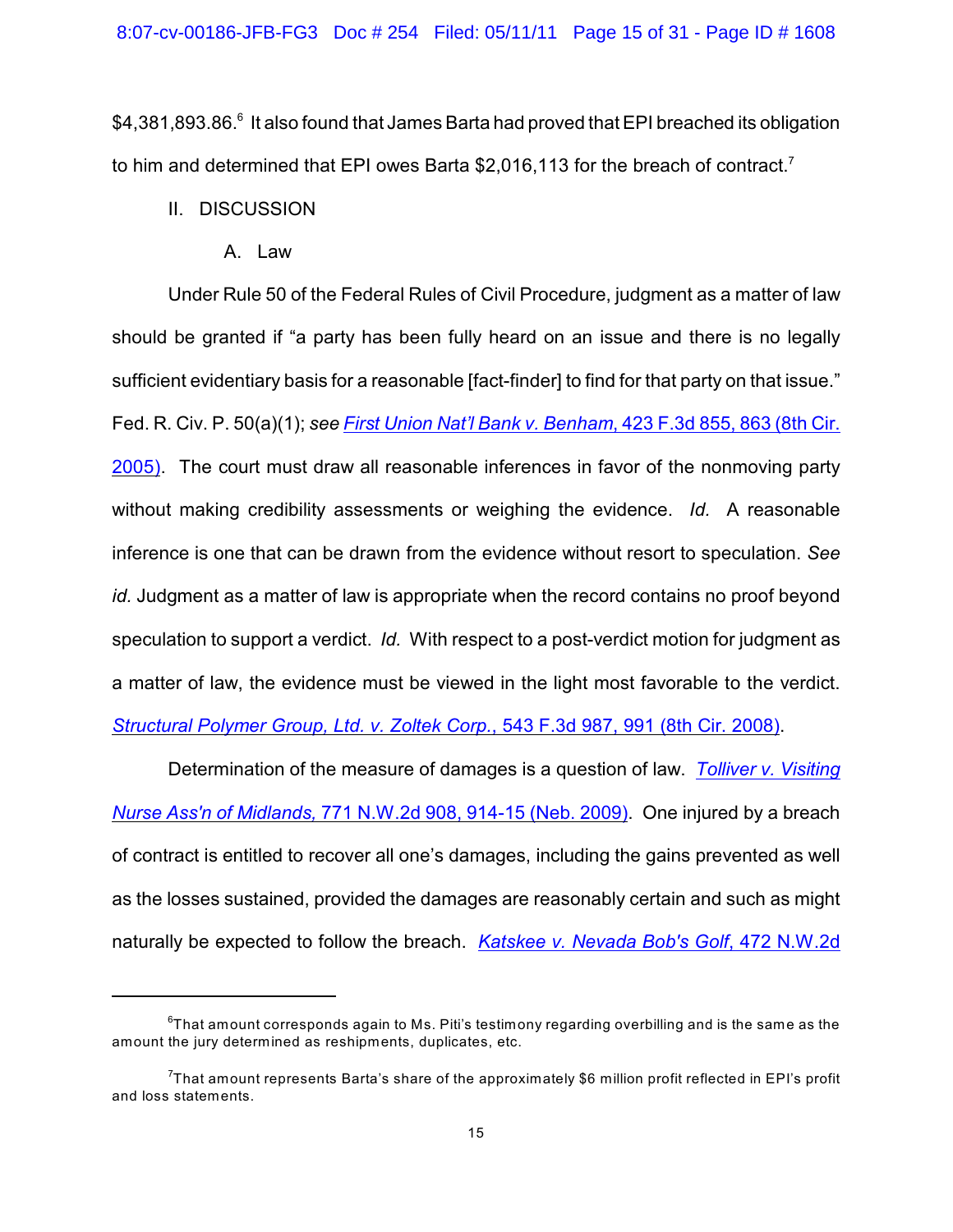372, (Neb. 1991). They need not be proved with mathematical certainty, but they cannot be established by evidence which is speculative and conjectural. *Id.* 

Whether the evidence of damages is "reasonably certain" is a question of law. *[Pribil](http://www.westlaw.com/find/default.wl?rs=CLWP3.0&vr=2.0&cite=665+N.W.2d+567) v. Koinzan*[, 665 N.W.2d 567, 572 \(Neb. 2003\)](http://www.westlaw.com/find/default.wl?rs=CLWP3.0&vr=2.0&cite=665+N.W.2d+567). If the evidence provides a basis for determining damages with reasonable certainty, i.e., the evidence of damages is not speculative or conjectural, the issue of damages can be submitted to the jury. *Id.* at 573. One seeking recovery in a contract action has the burden of proving damages with as much certainty as case permits. *[Lone Cedar Ranches, Inc. v. Jandebeur](http://www.westlaw.com/find/default.wl?rs=CLWP3.0&vr=2.0&cite=523+N.W.2d+364)*, 523 N.W.2d [364, 371 \(Neb. 1994\)](http://www.westlaw.com/find/default.wl?rs=CLWP3.0&vr=2.0&cite=523+N.W.2d+364). Uncertainty as to the fact of whether damages were sustained at all is fatal to recovery, but uncertainty as to amount is not if the evidence furnishes a reasonably certain factual basis for computation of the probable loss. *Id.; [Ben Simon's,](http://www.westlaw.com/find/default.wl?rs=CLWP3.0&vr=2.0&cite=535+N.W.2d+712) Inc. v. Lincoln Joint-Venture,* [248 535 N.W.2d 712, 715 \(Neb. 1995\)](http://www.westlaw.com/find/default.wl?rs=CLWP3.0&vr=2.0&cite=535+N.W.2d+712) (holding that the complete failure to prove any monetary damages provides no reasonably certain factual basis for computation of the loss, and consequently there is uncertainty as to the fact of whether damages were sustained at all; the absence of such a record is fatal to recovery). Establishing that an accounting practice or method is inconsistent with GAAP requires expert testimony. *[In re Burlington Coat Factory Securities Litigation](http://www.westlaw.com/find/default.wl?rs=CLWP3.0&vr=2.0&cite=114+F.3d+1410)*, 114 F.3d 1410, 1421 [\(3d Cir. 1997\)](http://www.westlaw.com/find/default.wl?rs=CLWP3.0&vr=2.0&cite=114+F.3d+1410); *see also In re Westinghouse Sec. Litig.*[, 90 F.3d 696, 709 n.9 \(3rd Cir.1996\)](http://www.westlaw.com/find/default.wl?rs=CLWP3.0&vr=2.0&cite=90+F.3d+696) (characterizing GAAP proof as a battle of experts); *[Florida State Bd. of Admin. v. Green](http://www.westlaw.com/find/default.wl?rs=CLWP3.0&vr=2.0&cite=270+F.3d+645) Tree Fin. Corp,* [270 F.3d 645, 666 \(8th Cir. 2001\)](http://www.westlaw.com/find/default.wl?rs=CLWP3.0&vr=2.0&cite=270+F.3d+645); *[Rumsfeld v. United Technologies Corp.](http://www.westlaw.com/find/default.wl?rs=CLWP3.0&vr=2.0&cite=315+F.3d+1361)*, [315 F.3d 1361, 1369 n.6. \(Fed. Cir. 2003\)](http://www.westlaw.com/find/default.wl?rs=CLWP3.0&vr=2.0&cite=315+F.3d+1361) (stating that expert testimony can be considered to establish the requirements of GAAP).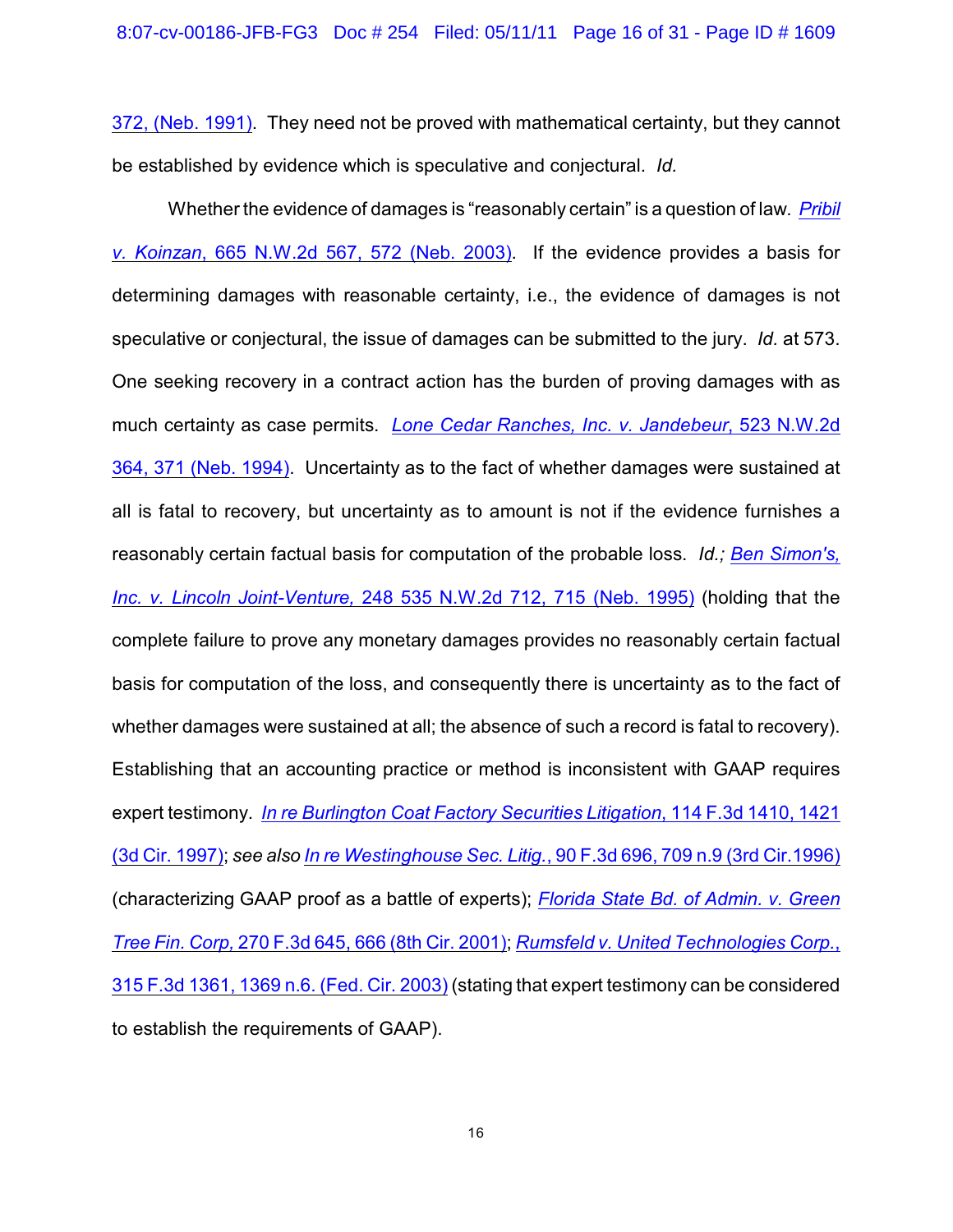The distinct tort of fraud or misrepresentation is generally an economic tort against financial interests, asserted to recover pecuniary loss. *[Tolliver v. Visiting Nurse Ass'n of](http://www.westlaw.com/find/default.wl?rs=CLWP3.0&vr=2.0&cite=771+N.W.2d+908) Midlands,* [771 N.W.2d 908, 914-15 \(Neb. 2009\)](http://www.westlaw.com/find/default.wl?rs=CLWP3.0&vr=2.0&cite=771+N.W.2d+908). One who makes a fraudulent or negligent misrepresentation in a business transaction is normally liable only for the recipient's pecuniary losses, that is, "a 'loss of money or of something having monetary value.'" *Id.* at 915 (quoting Black's Law Dictionary at 1031). For misrepresentation claims, "a defendant's liability for pecuniary losses is generally limited to the plaintiff's out-of-pocket losses or sometimes benefit-of-the-bargain losses, depending upon the context and type of misrepresentation." *Id.* Generally, out-of-pocket damages are appropriate for negligent misrepresentation and benefit-of-the-bargain damages are appropriate for intentional misrepresentation or fraud. *Burke v. Harman*[, 574 N.W.2d 156, 174-76 \(Neb. App. 1998\)](http://www.westlaw.com/find/default.wl?rs=CLWP3.0&vr=2.0&cite=574+N.W.2d+156).

Unjust enrichment, part of the law of restitution, is used to create an implied or quasi-contractual relationship in the absence of an express contract between parties and has been defined as the unjust retention of a benefit to the loss of another, or the retention of money or property of another against the fundamental principles of justice or equity and good conscience. *[Kisicki v. Mid-America Fin. Inv. Corp.](http://www.westlaw.com/find/default.wl?rs=CLWP3.0&vr=2.0&cite=2002+WL+31654490)*, 2002 WL 31654490, \*6 (Neb. Ct. [App. 2002\)](http://www.westlaw.com/find/default.wl?rs=CLWP3.0&vr=2.0&cite=2002+WL+31654490). Unjust enrichment describes a recovery for the value of the benefit retained when there is no contractual relationship, but when, on the grounds of fairness and justice, the law compels the performance of a legal and moral duty to pay. *Id.* The doctrine of unjust enrichment is recognized only in the absence of an agreement between the parties. *See Washa v. Miller*[, 546 N.W.2d 813 \(Neb. 1996\)](http://www.westlaw.com/find/default.wl?rs=CLWP3.0&vr=2.0&cite=546+N.W.2d+813). "The doctrine does not operate to rescue a party from the consequences of a bad bargain." *Id.* at 819. The enrichment of one party at the expense of the other is not unjust where it is permissible under the terms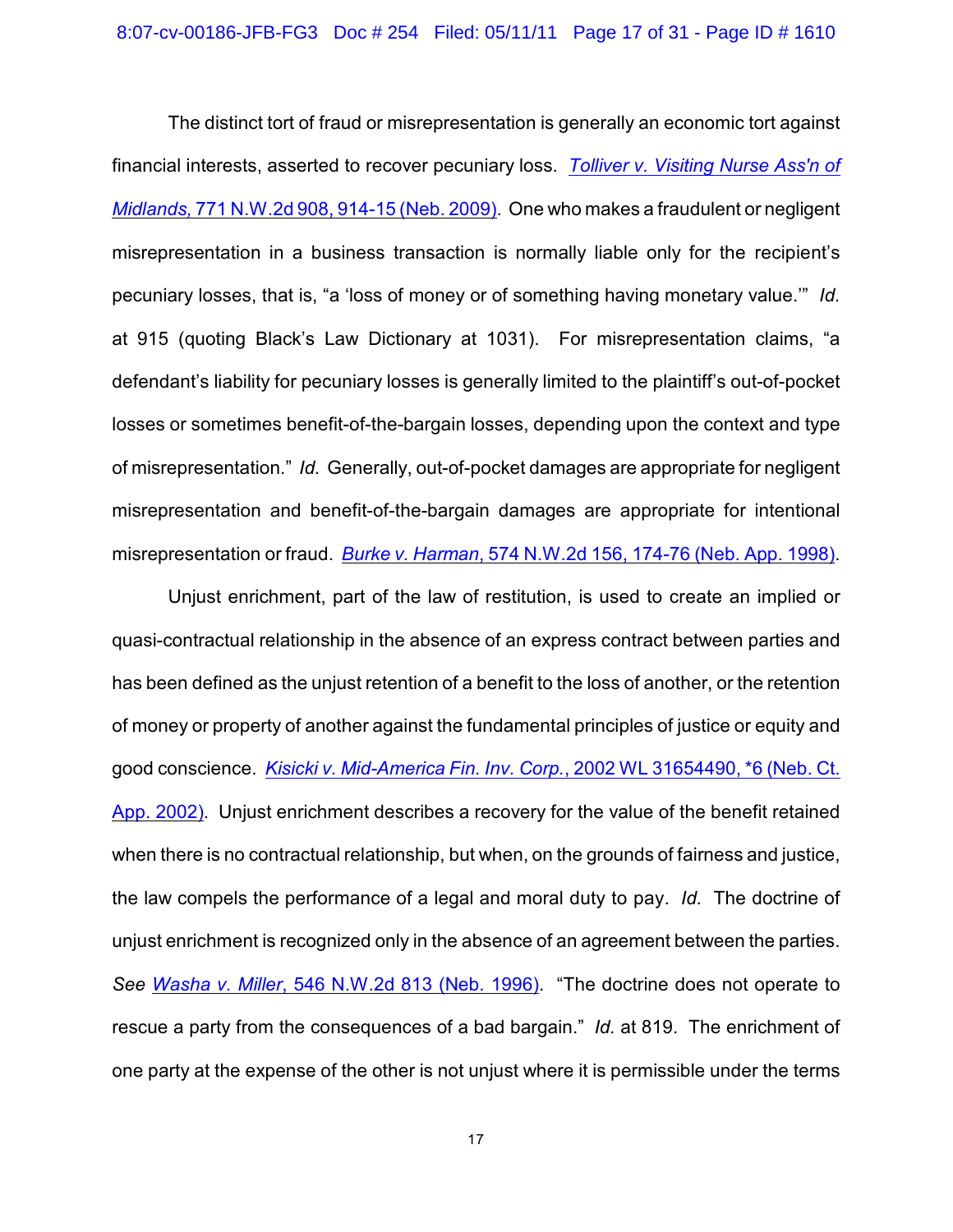### 8:07-cv-00186-JFB-FG3 Doc # 254 Filed: 05/11/11 Page 18 of 31 - Page ID # 1611

of an express contract. *Id.* Generally, in order to be entitled to the equitable remedy of accounting, it is necessary to allege a fiduciary, trust, or confidential relationship; a complicated series of accounts; or the inadequacy of a remedy at law, the latter being the basic reason for asserting equitable jurisdiction. *See [Trump, Inc. v. Sapp Bros. Ford](http://www.westlaw.com/find/default.wl?rs=CLWP3.0&vr=2.0&cite=210+Neb.+824) Center, Inc.*[, 210 Neb. 824, 317 N.W.2d 372 \(1982\)](http://www.westlaw.com/find/default.wl?rs=CLWP3.0&vr=2.0&cite=210+Neb.+824). On the other hand, an accounting action at law is based upon a contract, express or implied. *[Harmon Care Centers v.](http://www.westlaw.com/find/default.wl?rs=CLWP3.0&vr=2.0&cite=215+Neb.+779) Knight*[, 215 Neb. 779, 340 N.W.2d 872 \(1983\)](http://www.westlaw.com/find/default.wl?rs=CLWP3.0&vr=2.0&cite=215+Neb.+779). For an action for a legal accounting to lie, it must appear that the defendant has received property or money not belonging to him or her, for which he or she is bound to account to the plaintiff, and that the plaintiff is the owner of such property or money. *Id.*

### B. Analysis

1. Legal claims

In its answers to the series of interrogatories, the jury essentially found in favor of A&A and Mr. Barta and against EPI. The jury made credibility determinations and found that EPI had not proved its claim that A&A had breached the oral contract. The court finds that the evidence fully supports that finding and a judgment of dismissal will be entered accordingly. The jury's finding that EPI had not proved that A&A and/or Mr. Barta breached the oral contract is consistent with its determination that A&A and/or James Barta did not agree to absorb losses up to 5%. The evidence on the issue created an issue of fact. The jury obviously credited the testimony of Mr. Barta over that of the Rigbys and Mr. Silberg and apparently rejected EPI's argument that it was entitled to payment for invoices regardless of whether the medications were ever delivered, provided that it delivered 95% of the medications. Further support for the jury's determination is found in the common-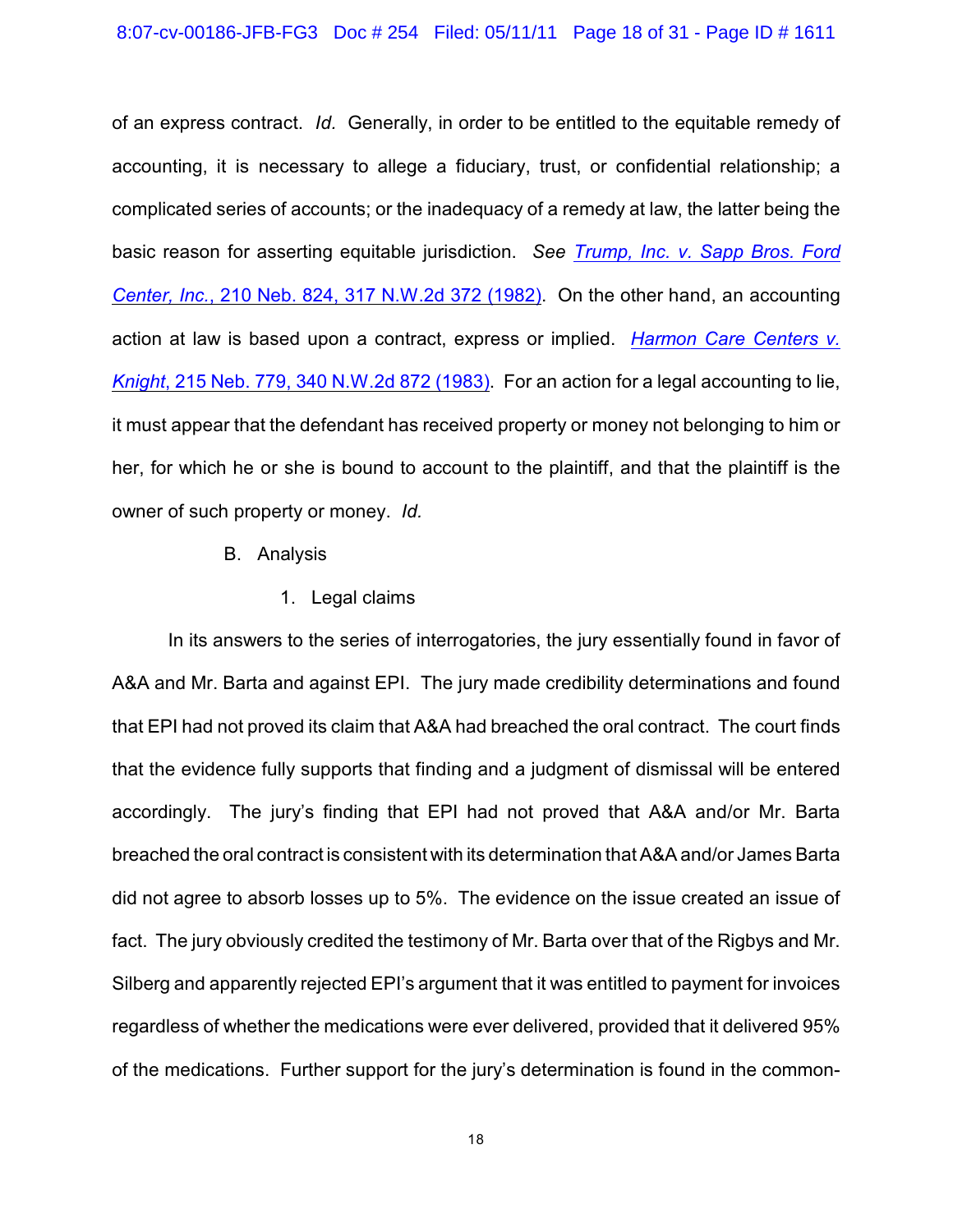### 8:07-cv-00186-JFB-FG3 Doc # 254 Filed: 05/11/11 Page 19 of 31 - Page ID # 1612

sense conclusion that the "losses" due to reshipments, refunds, duplicates and credits should be borne by the three shareholders as an expense that would lower EPI's net profits, and accordingly would reduce the shareholders' distributions. In the ultimate analysis, Mr. Barta and the other two principals would ultimately bear any shipping losses since the losses would reduce EPI's net profit.

Also, the jury's finding on EPI's breach of contract claim is reasonably based on a finding that EPI failed to prove that the goods it invoiced were delivered to A&A's customers. No reliable written data or documents were submitted to the court, audited or otherwise, that supported EPI's claim for goods delivered. The court thus finds the evidence supports the jury's finding that EPI had not proved that A&A breached the oral contract, and finds that EPI's breach of contract claim should be dismissed.

A&A's and Barta's breach of contract claims against EPI were premised on purported overbilling, unauthorized expenditures, and failure to pay dividends. The court finds that the jury's factual determination that the parties agreed that A&A, not Mr. Barta, was entitled to 10% of gross sales is supported by the evidence. Similarly, the factual findings that underlie the jury's determination that A&A and Barta proved that EPI failed to fulfill obligations under the oral contract and the shareholder agreement are supported in most respects. The jury's determinations of the monetary amounts necessary to the calculation of damages, however, are not supported by the evidence and the court rejects those determinations.

First, the determination that the total amount of reshipments, refunds, duplicates and credits amounted to \$4,381,893.86 is unsupportable. The jury's determination is based on the testimony of Christine Piti that A&A was "overbilled" by over \$4 million during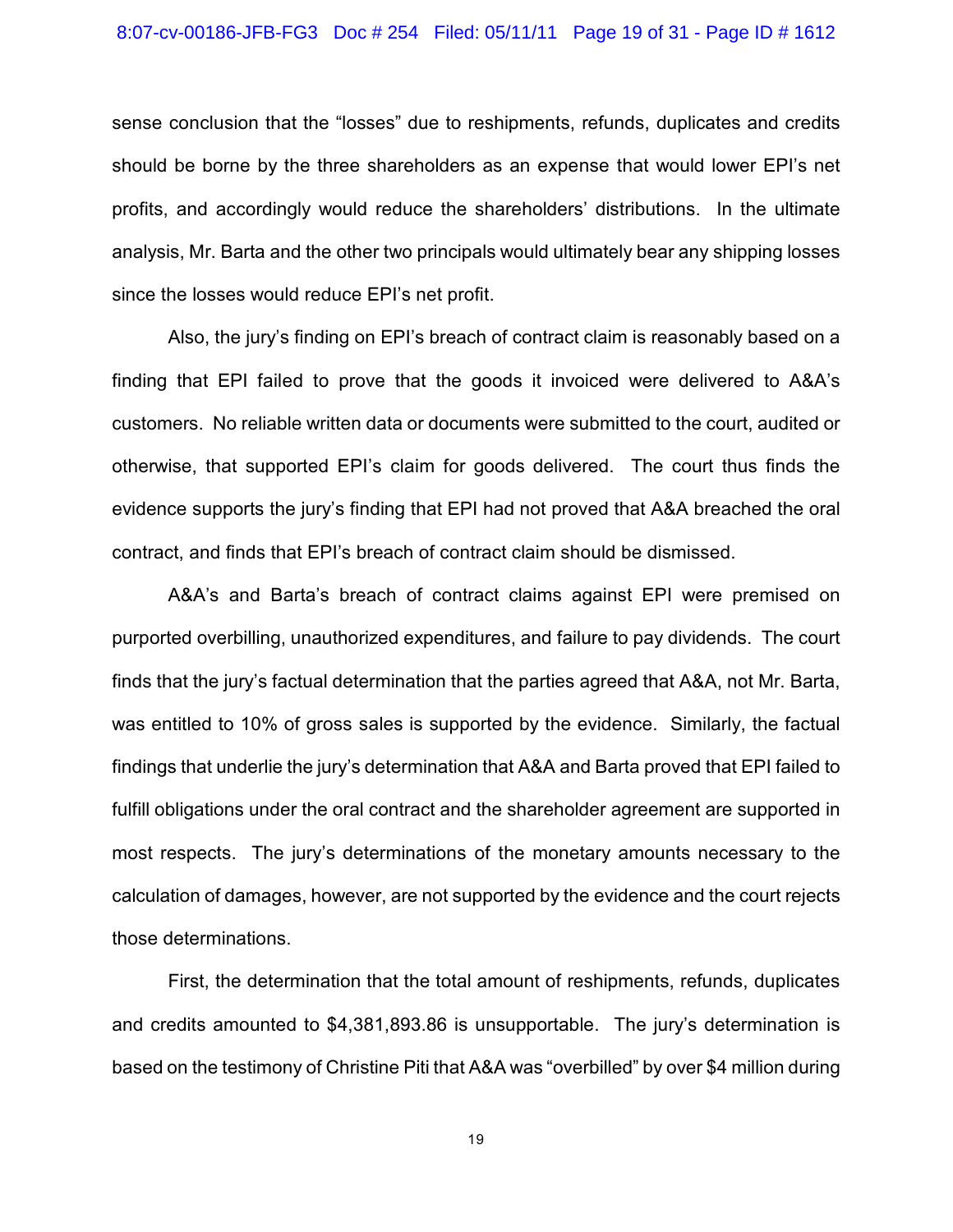### 8:07-cv-00186-JFB-FG3 Doc # 254 Filed: 05/11/11 Page 20 of 31 - Page ID # 1613

the term of the agreement. She arrived at this number by subtracting the gross sales shown in A&A's adjudication systems records from EPI's asserted total gross sales figures. Her analysis is flawed in several respects. Ms. Piti's review of adjudication records revealed only that numerous customers were sent duplicate prescriptions. It does not establish that A&A was not paid for the duplicate, nor does it show that duplicate prescriptions were not received by the customers. Ms. Piti's calculation is of limited value because she is a pharmacist and manager, and not an accountant. There was no testimony that she was competent to perform such an analysis or that the analysis she performed conformed to any standardized accounting practices or widely-accepted business practices. The evidence shows she initially made several serious mistakes in her calculations and conclusions, undermining the court's confidence in her methodology.

Her analysis provided support for the obvious fact that some of the medication was either not shipped, was shipped twice, was not received by the customer, or was simply miscounted by EPI. That revelation is not at all surprising since EPI's accounting system and A&A's accounting system do not automatically correlate the essential tracking information necessary to monitor inventory between the two companies. Also, her methodology is suspect because she performed what was essentially an audit of sales using an automated system that is not designed for such an inquiry. The adjudication system is designed to prevent pharmacists from over-supplying patient medications and is used to justify claims for health insurance benefits. The primary business purpose of the adjudication is to prevent pharmacists from supplying unnecessary medication that will not be reimbursed by insurance carriers. This program presumably was used throughout the business transactions between the parties to fill customer orders for medication. The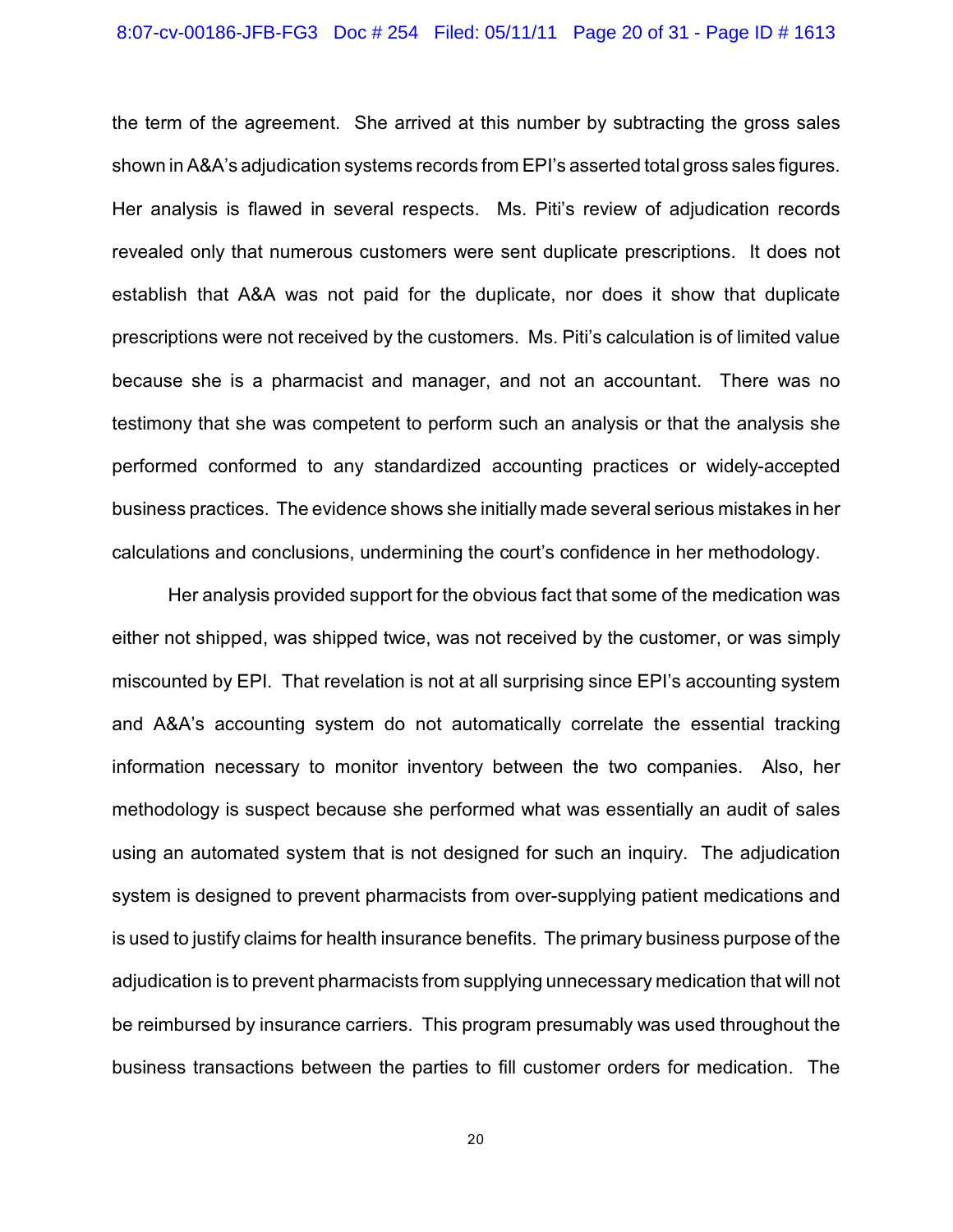### 8:07-cv-00186-JFB-FG3 Doc # 254 Filed: 05/11/11 Page 21 of 31 - Page ID # 1614

duplicate, over-supply and supply failures identified by her analysis arguably would have been or should have been prevented by the adjudication system. Further, at least one component of her analysis was incorrect in that she deducted certain sums for overbilling in her computation of the gross sales on which to base the 10% commission, but did not deduct those amounts from the share of profits calculation.

A&A and Barta presented no evidence that Ms. Piti's calculations were correct or appropriate. The value of her testimony is further diminished by the fact that crediting the testimony would mean that A&A did not notice a discrepancy of over \$4 million for four years, calling into question the reliability of its own bookkeeping and accounting practices. Furthermore, Ms. Piti's analysis is based on the assumption that A&A's customers were following the law and obtaining medications themselves only. If EPI was shipping orders regardless of whether they were duplicates, the customers could have supplied the medication to any number of their family and friends. All of those orders would have been supplied to the customer under the oral contract between the parties and would have been subject to payment by A&A to EPI.

Moreover, Ms. Piti's ultimate conclusion with respect to the amount of so-called "overbilling" is based on a formula that depends entirely on EPI's gross sales figures as a variable. The court finds EPI's accounting and bookkeeping is not to be accorded any credibility. There is no evidence to support EPI's calculation of its total sales. Because she relied on that figure as part of her calculation, Ms. Piti's analysis is of little value.

Overall, the court finds EPI's bookkeeping and accounting evidence is highly suspect. Its business records consist of QuickenBooks-generated "invoices" and the profit and loss statements created by Mrs. Rigby from those records. Nothing but Mrs. Rigby's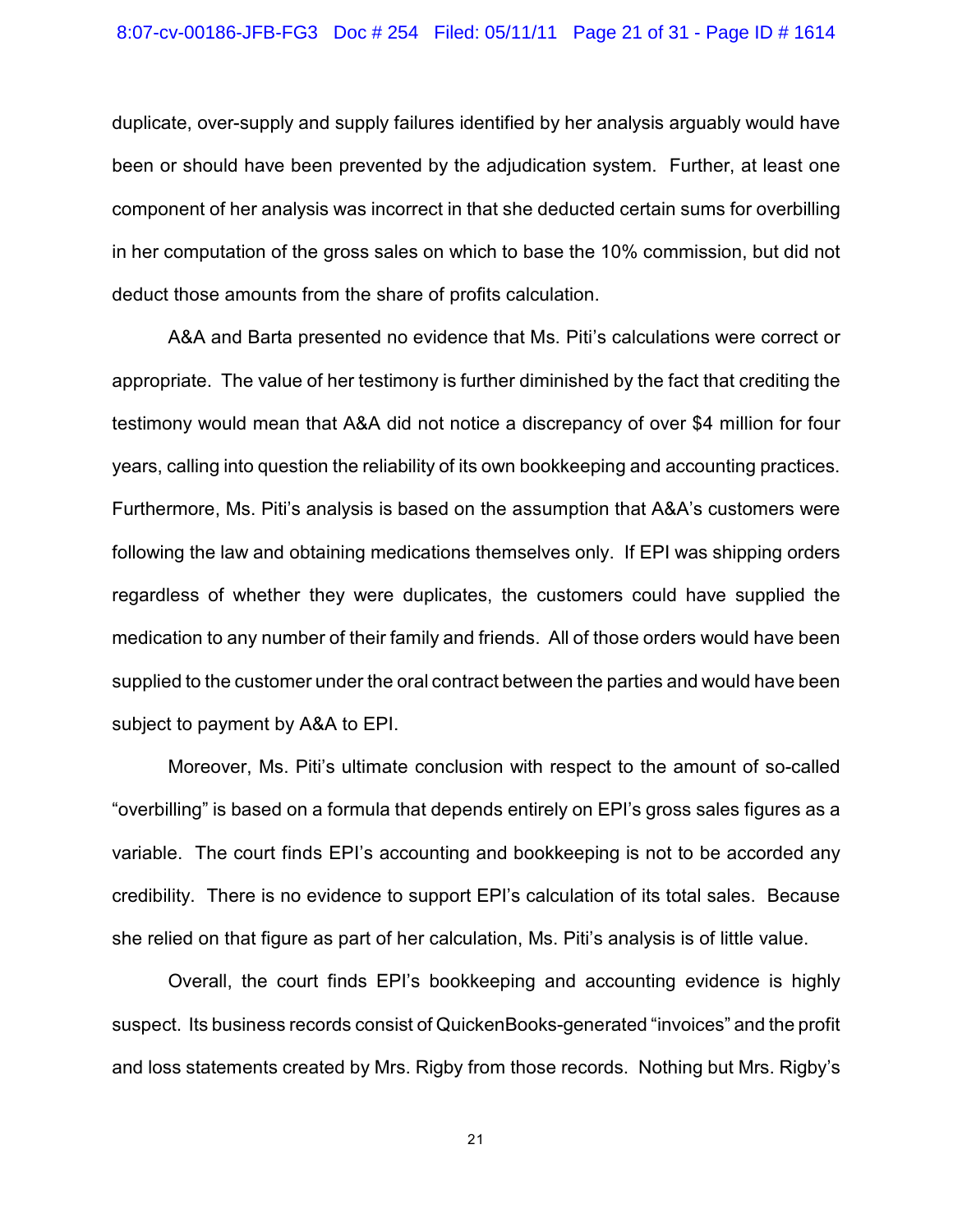#### 8:07-cv-00186-JFB-FG3 Doc # 254 Filed: 05/11/11 Page 22 of 31 - Page ID # 1615

discredited testimony supports an inference that the records were created contemporaneously. In fact, the evidence suggests that EPI's records, to the extent they exist, are an after-the-fact reconstruction and/or justification of sloppy accounting or questionable business practices. The "invoices" were presumably printed in preparation for trial. There was no evidence that these "invoices" were the ones submitted to the defendant A&A during the course of this business transaction. The profit and loss statements purport to represent information for the years 2002 through 2006. However, it appears all of them were printed in August of 2006, when Mrs. Rigby came to Fremont, Nebraska, to settle up with A&A and Mr. Barta.

Moreover, the court agrees with the jury's apparent discrediting of the testimony of the Rigbys and Mr. Silberg. Mrs. Rigby testified that the QuickenBooks invoices were prepared by manually entering the quantity of drugs ordered and the date the drugs were ordered within approximately seven days of when Mr. Rigby ordered the non-domestically supplied medication. In spite of its awareness that A&A could not reconcile EPI's invoices with A&A's records, no effort was made to enter the patient's prescription number or name into QuickenBooks data. Any data EPI may have had that would provide a means or method of correlating orders or inventory between A&A and EPI, or from EPI to its suppliers, or EPI's suppliers to either the customers or to EPI is either nonexistent, was stolen, or was lost in an electrical storm. EPI did not follow prudent business practices in backing up records and data, further detracting form its credibility.

Ms. Piti's conclusion on the other side of the "overbilling" equation, the calculation of A&A's gross sales, is similarly faulty. Her determination of A&A's total sales is dependent on the sales figures shown in A&A's adjudication systems. The figures found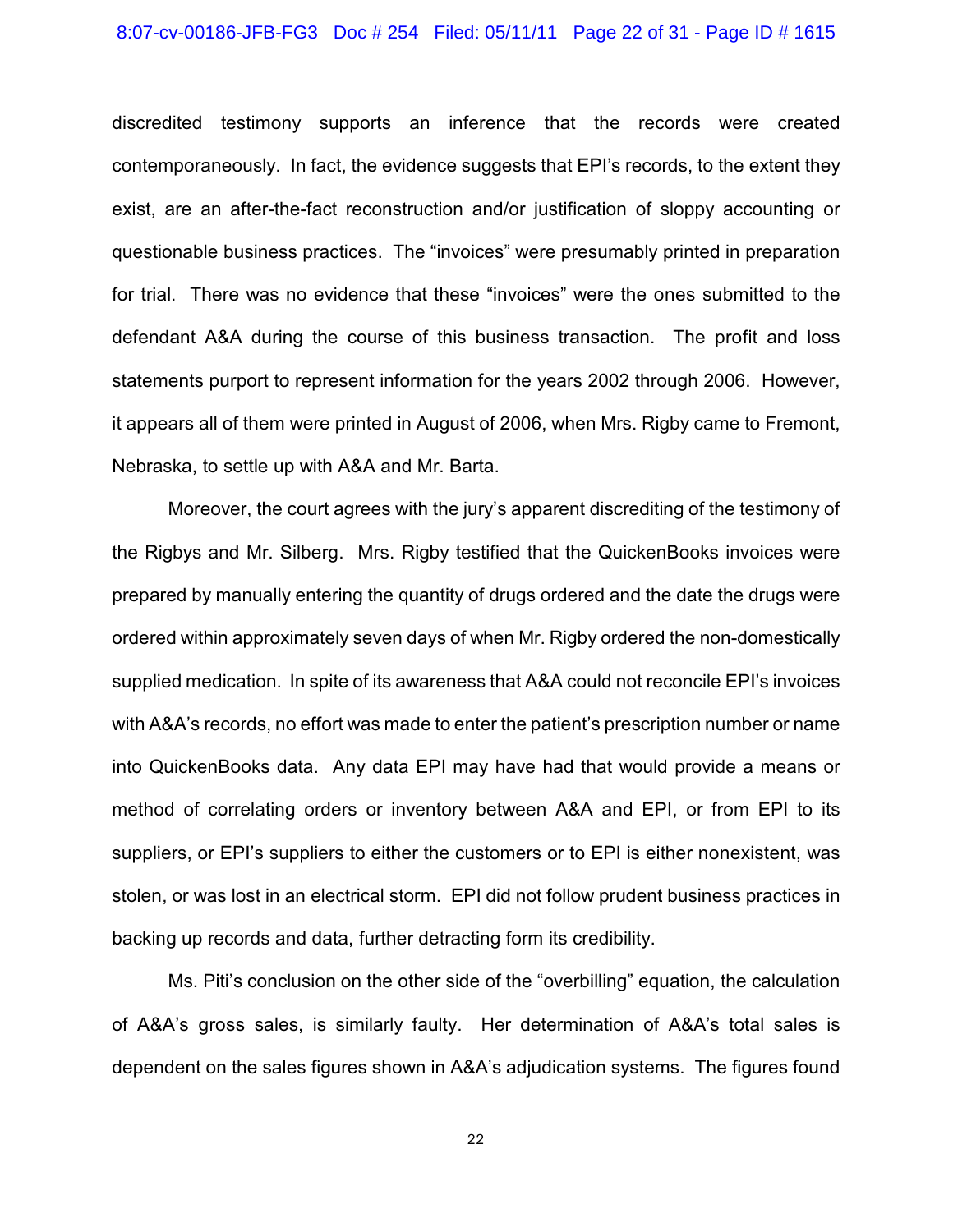### 8:07-cv-00186-JFB-FG3 Doc # 254 Filed: 05/11/11 Page 23 of 31 - Page ID # 1616

by Ms. Piti do not correspond to the figures found by Mr. Sheppard, which were based on A&A's accounting system. Mr. Sheppard is the only witness trained in accounting. He apparently has a degree in accounting, but is not a CPA. However, he accepted EPI's business records at face value. Although Mr. Sheppard's analysis was helpful to the court in that it gave the court an overview of the business arrangement and how the money should have been distributed, albeit giving EPI the benefit of its apparent operational largess, his analysis was based on EPI's figures and is also questionable.

Presumably, the adjudication system shows the payments that A&A received from customers or insurers for medications sent by EPI to the customers. Theoretically, the adjudication systems should prevent duplicate prescriptions as well as duplicate billings and/or payments. The evidence does not show whether A&A was paid once or twice for the prescriptions that turned out to be duplicates, whether that customers received two prescriptions for the price of one, or whether customers or providers paid for medications they did not receive, or failed to pay for medications they in fact received. The only calculations in Ms. Piti's analysis that the court finds to be reliable and supported by evidence are the amount of money that A&A actually paid to EPI, as shown by the wire transfers showing payments amounting to \$18,962,595, and the \$552,299 in refunds and credits that A&A actually paid out, as reflected in its accounting records. In other words, there has been no showing that the purported "overbilling" resulted in any out-of-pocket loss to A&A other than the \$552,299 it actually refunded or credited to customers and there is nothing to support the conclusion that it was damaged to the extent of \$4.5 million. The rest of Ms. Piti's analysis relies on accepting EPI's figures at face value, and those figures are simply not reliable. The jury's determination of the amount of EPI's gross sales was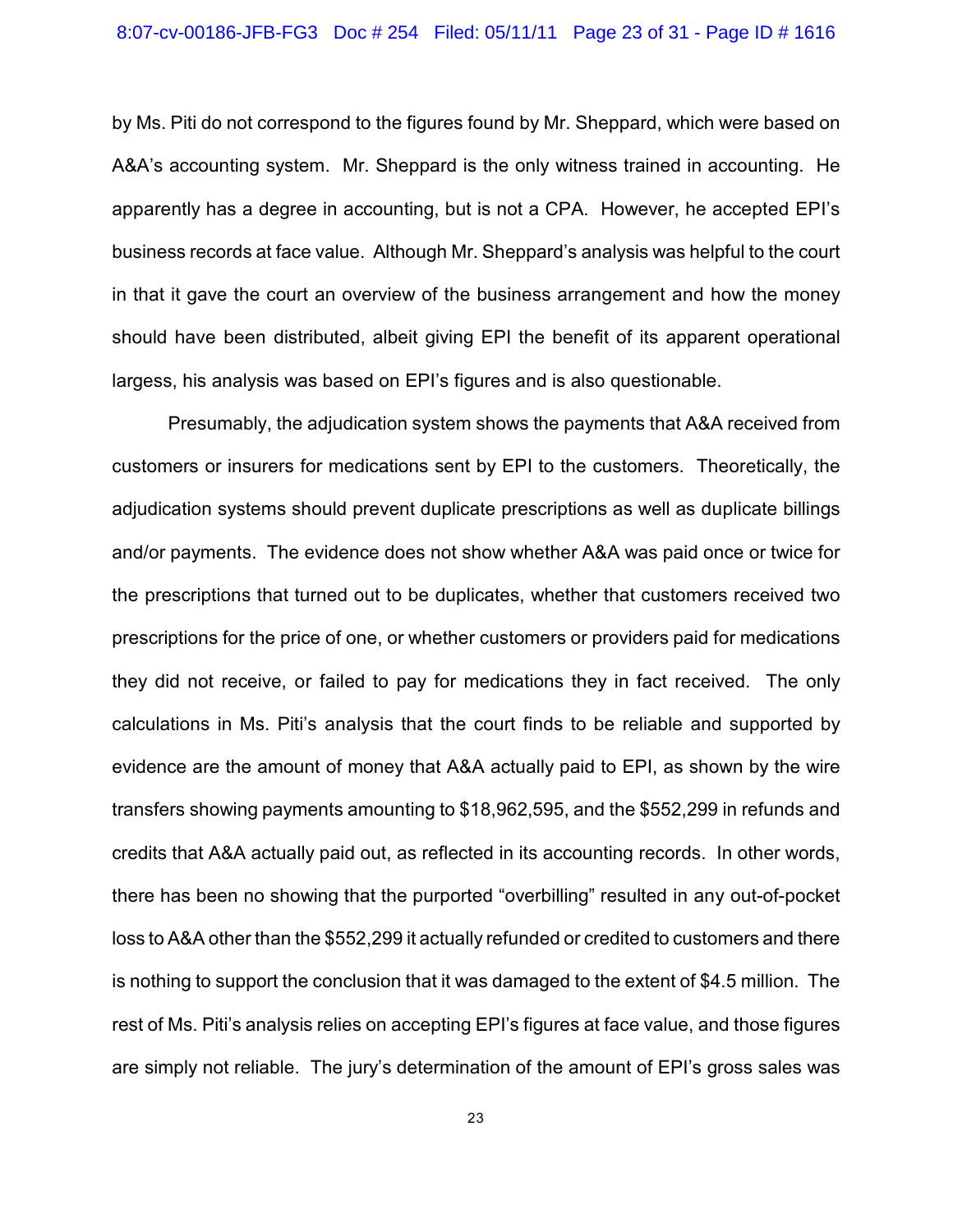### 8:07-cv-00186-JFB-FG3 Doc # 254 Filed: 05/11/11 Page 24 of 31 - Page ID # 1617

dependent in part on the amount of the reshipments or duplicates and is similarly unreliable.

The court finds that A&A's and Barta's failure to prove the essential element of damages in connection with their claims is fatal to their recovery. The evidence clearly shows that A&A's customers received some, if not most, of the medications A&A was billed for but did not pay for in 2005-2006. Mr. Barta's efforts to "settle up" and his offer of the not-inconsequential sum of almost \$450,000 to EPI are an admission of that fact. However, just as EPI has not proved the number of medications it delivered, A&A has not proved the converse. There is an absence of evidence from which the court can reliably quantify the amount of money A&A actually owes to EPI, or vice-versa. Since A&A retained the benefit of the money it withheld from EPI, it is unclear that it suffered any damage at all, so the failure to prove its damages is fatal to its claims.

Based on this record, any determination of sales, expenses, and profits would be speculative and conjectural. The court has not been presented with competent evidence or expert testimony on sales, expenses, profits, advances, costs, or payments. Although there is evidence that EPI breached the oral agreement and the shareholder agreement and made numerous misrepresentations of material facts, the court cannot craft a remedy for the violations because there is a failure of proof on damages.

The damages component of A&A's and Barta's claims is premised exclusively on the testimony of Christine Piti and Alan Sheppard. Both Piti and Sheppard are fact witnesses, although they provided testimony more in the in the nature of evidence that one would expect from an accounting expert or economist. Neither Sheppard nor Piti were disclosed as or treated as expert witnesses. Generally expert testimony is required to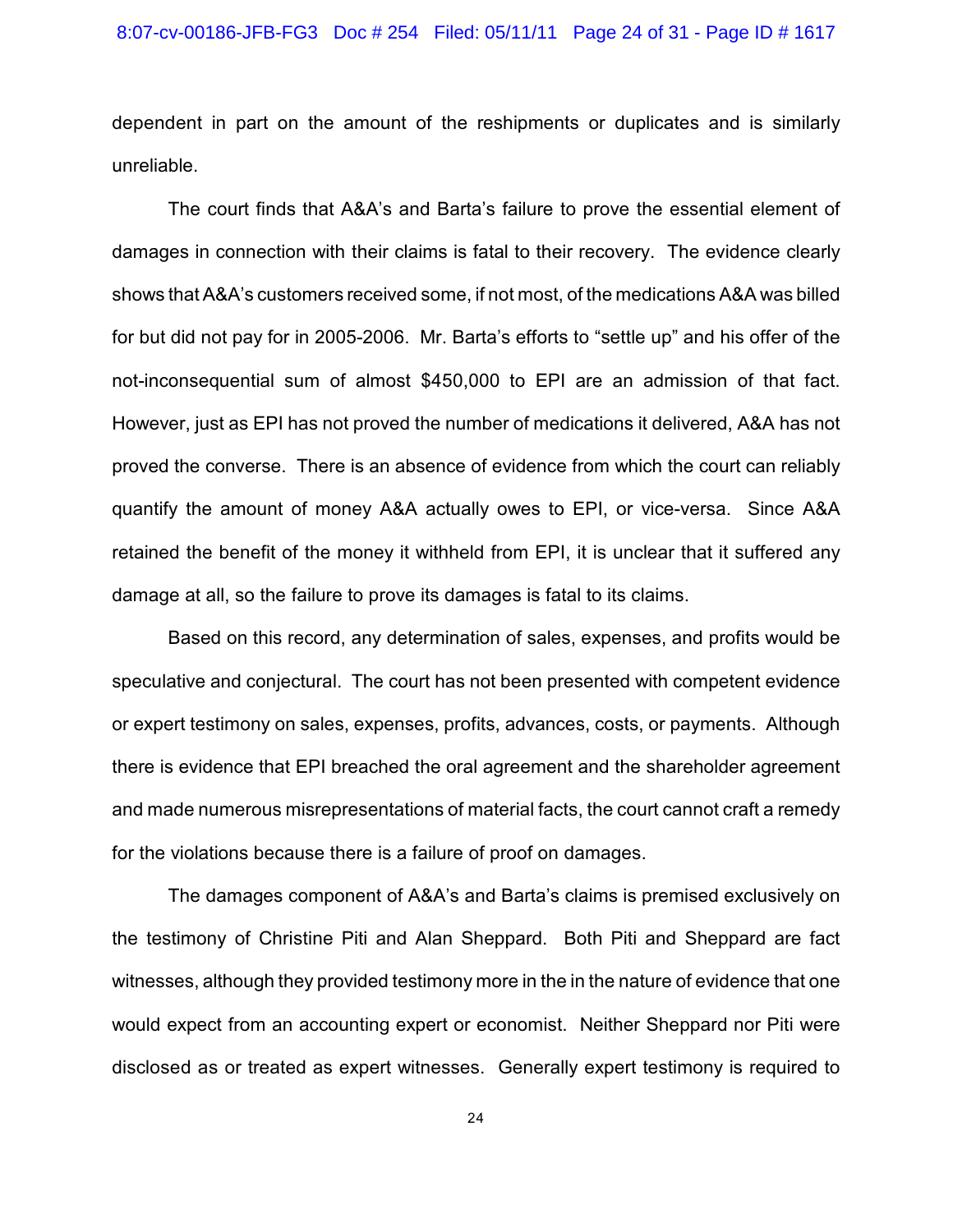### 8:07-cv-00186-JFB-FG3 Doc # 254 Filed: 05/11/11 Page 25 of 31 - Page ID # 1618

establish the damages in a case as complicated as this one. Complicated accounting principles, standard business practices and bookkeeping methods or standards are beyond the general knowledge and experience of most courts and jurors. An analysis of the accounting issues and irregularities in this case requires proof of standard accounting practices (such as GAAP requirements) and no such evidence was provided by either side in this dispute. Neither party produced any reliable evidence from which the court or a jury could calculate damages.<sup>8</sup>

There is a dearth of evidence on several crucial components that are necessary to determine the value of the respective business interests in this case. Although it is clear there were sales that resulted in profits, any computation of a total profit figure would be within the realm of speculation. No corporate or individual tax returns or records were introduced. There are no corporate by-laws or corporate minutes to justify operations or expenses. The parties did not present the court with any accounting audits, certified or otherwise. There was no testimony by a forensic accountant or economist who reviewed any of the records of either corporate party. No expert testified to the propriety or correctness of the parties' respective methodologies or theories. There is no evidence that any financial statements were provided to or reviewed by Mr. Barta during the course of the business transaction.

Profit is generally determined by subtracting expenses from total sales. Here, there is no reliable evidence of the actual sales and expenses cannot be determined because there was no evidence of the most important expense, the amount that EPI paid for the goods it sold, in turn, to its only customer, A&A. It is unclear from the evidence whether

 ${}^{8}$ For that reason, the court was hesitant to submit the damages issue to the jury, but agreed to do so using the jury's calculations as advisory. As noted, the jury was not instructed on the measure of damages, so the court cannot afford its findings any weight.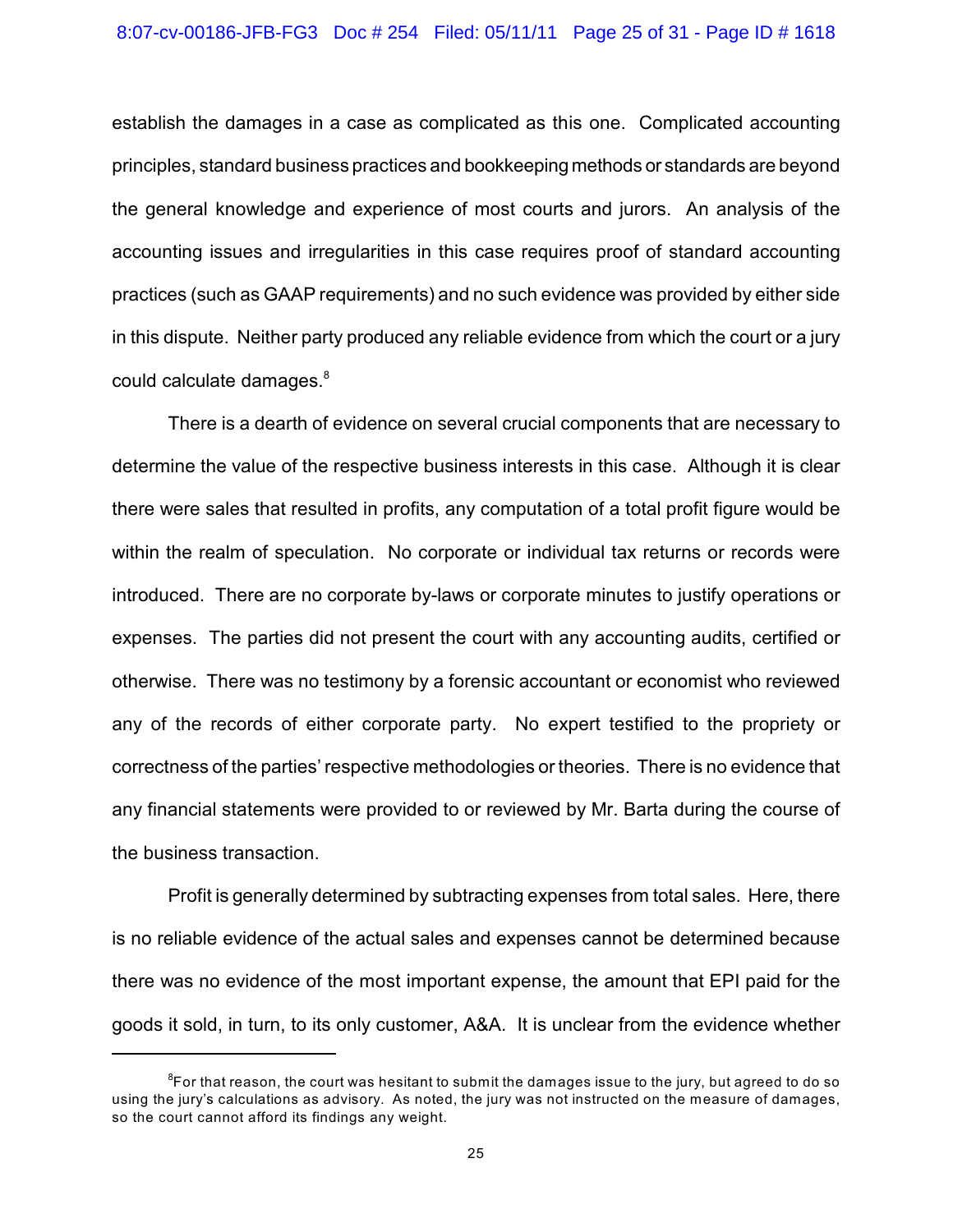#### 8:07-cv-00186-JFB-FG3 Doc # 254 Filed: 05/11/11 Page 26 of 31 - Page ID # 1619

the cost-of-goods figures shown on Mrs. Rigby's profit and loss statements included commissions, dispensing fees or other fees or to whom the payments were made.

Although it is clear that the joint venture produced a profit and each of the shareholders were compensated in some way, it is not possible to fashion a remedy that would fairly compensate A&A and/or Barta for whatever losses the breaches of contract or misrepresentations caused, in view of the fact that A&A/Barta admittedly withheld payments for some undetermined amount of goods it received. The purported showing of entitlement to additional remuneration is based on accounting records that are thoroughly discredited. Accordingly, the court finds the parties' legal claims and counterclaims result in a so-called "dogfall" as the result of both parties' failure to prove the damages that are an essential element of their respective claims.

## 2. Equity

The court finds equity provides no further remedy to the parties. Neither party is entitled to prevail on equitable issues. The evidence shows that this case originates in a series of meetings between EPI's principals, James Barta, Malcolm Rigby, and Hilton Silberg. In the end, these three principals entered into an oral agreement in which the newly-formed entity would provide A&A's customers medication for a price that was 25% lower than the 85% of AWP, plus a nominal payment per prescription, that A&A normally charged its customers. The evidence suggests that is the price A&A charged its customers. Mr. Silberg is a licensed pharmacist in Canada and he was to provide the Canadian medications at that price. Mr. Rigby agreed to provide the data-system technical expertise to download the orders from A&A and to communicate the information to the pharmaceutical dispensary, which, in turn, would obtain and then ship the medications to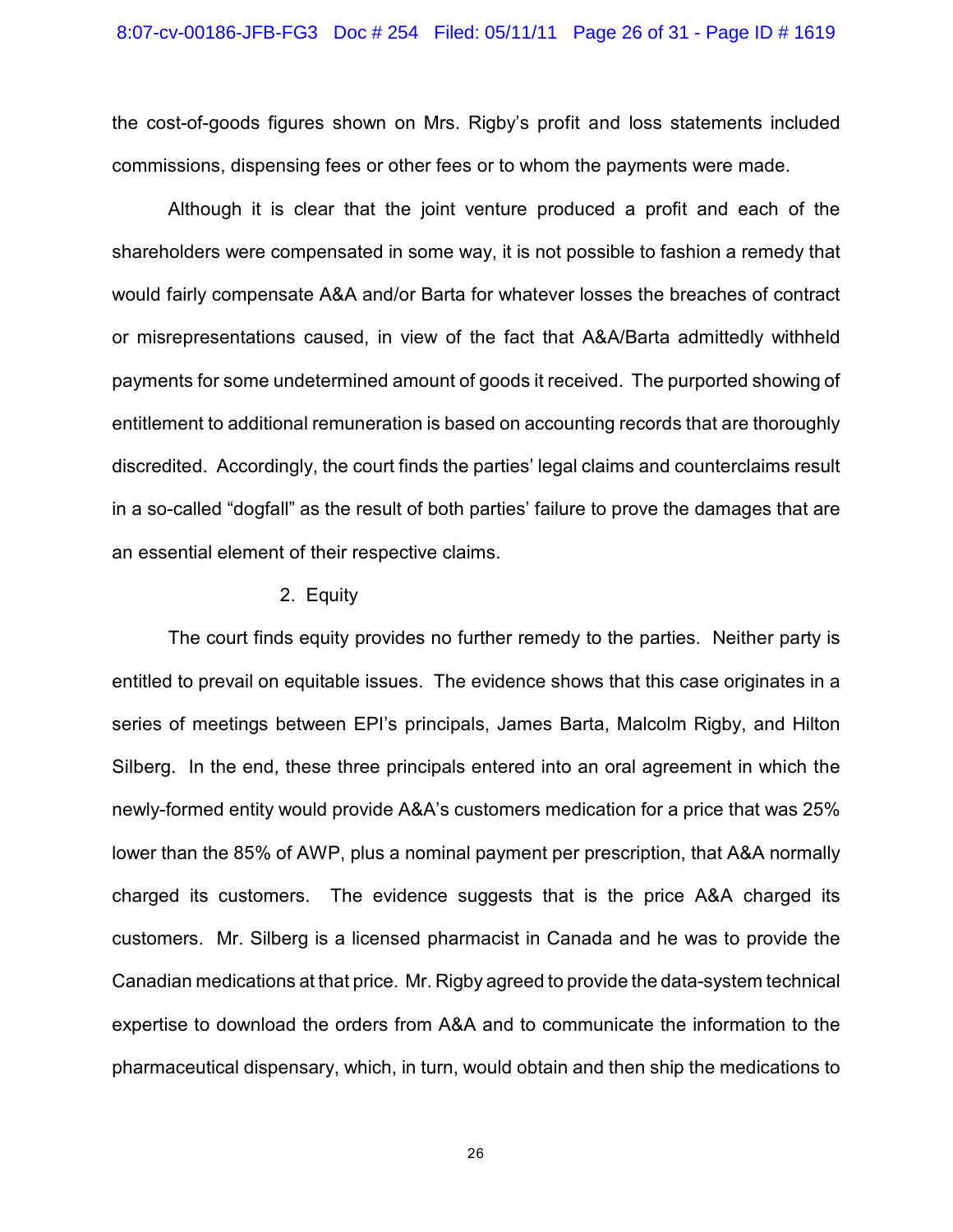A&A's customers. Mr. Barta conceded at trial that the Rigbys and Silberg deserved some remuneration for their efforts but there is no evidence as to what that sum would be.

The evidence adduced at trial shows that, due to the peculiarities of pharmaceutical pricing and the vagaries of the international market for pharmaceuticals, EPI was able to procure the medications for substantially less than the price A&A would charge for them, thus generating substantial profits. The testimony at trial establishes that EPI's profit figures were artificially low because the company's expenses, which, under EPI's system of accounting, included the Rigbys' unauthorized consulting fees, Silberg's unauthorized markups, payments to entities the Rigbys and Silberg owned, and cash and medications stolen under dubious circumstances, were highly inflated. The high consulting fees, commissions, shipping expenses and corporate travel expenses used up a large percentage of the gross profit generated by the difference between the cost of goods sold and the price to A&A. Some of these expenses may have been legitimate, but some were not. The only evidence of the actual costs of goods sold to EPI are the discredited profit and loss statements prepared by Mrs. Rigby. The record contains no underlying documentation to substantiate those costs. Based on evidence of the collusion between the Canadian principals that can be inferred by the their creation of the Barhill entity, as well as evidence that suggests some sort of inappropriate arrangement with Mr. Greenfield, the pharmacist who later ran off with the money, records, and medications, it would be reasonable to assume that the costs of goods sold were even lower than they appear on the profit and loss statements. Such an assumption must remain only that, because there is no reliable, trustworthy economic or accounting evidence of the purported losses or gains.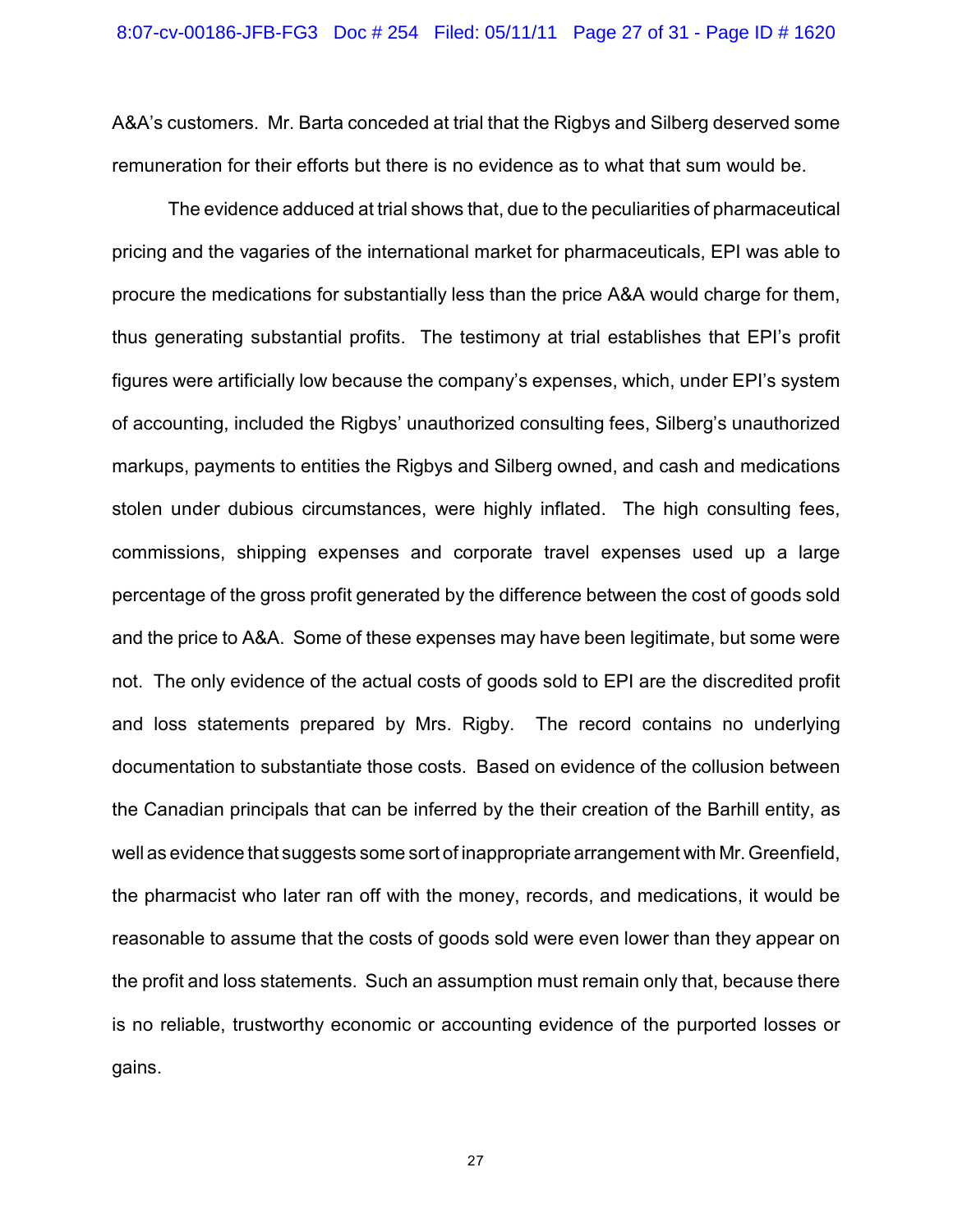#### 8:07-cv-00186-JFB-FG3 Doc # 254 Filed: 05/11/11 Page 28 of 31 - Page ID # 1621

The court finds that the company's net profits could be as high as \$9½ million over the course of the agreement were it not for the inflated expenses. It is clear that the Rigbys and Silberg walked away with a significant percentage of the company's earnings. The Rigbys testified that they received over \$900,000 in consulting fees over the course of the agreement and the profit and loss statements show close to \$1.6 million was expended on consulting fees. Further, the Rigbys admit that dividends of almost \$700,000 were paid to the trust for their family's benefit.

The evidence as to the amount of money taken out of the corporation by Mr. Silberg is somewhat more indeterminate. By his own admission, the trust for his family's benefit received close to \$1.2 million in dividends. He testified that the dividend payments included his 10% commission. However, he also testified that he marked up the medications by 10%, which could indicate double compensation. Further, the record is unclear on whether Silberg received the commission or markup on the medications he dispensed from Canada, or on all the medications procured from other countries as well. He clearly received some payments through Tonley and Barhill. At one point, Mr. Silberg borrowed between \$300,000 and \$500,000 (he couldn't remember the amount) that he admits was never repaid. Mrs. Rigby testified that the sum was \$300,000 based only on a QuickenBooks entry that she never produced.

Mr. Barta was advanced dividends of \$601,200 in addition to any profits his company, A&A, earned. The evidence suggests that A&A was realizing profits during this undertaking, otherwise it would have noticed a \$4½ million shortfall. Unfortunately, the court cannot determine with any specificity what A&A was paid and accordingly cannot determine an amount that would bring the parties' respective shares of the profits into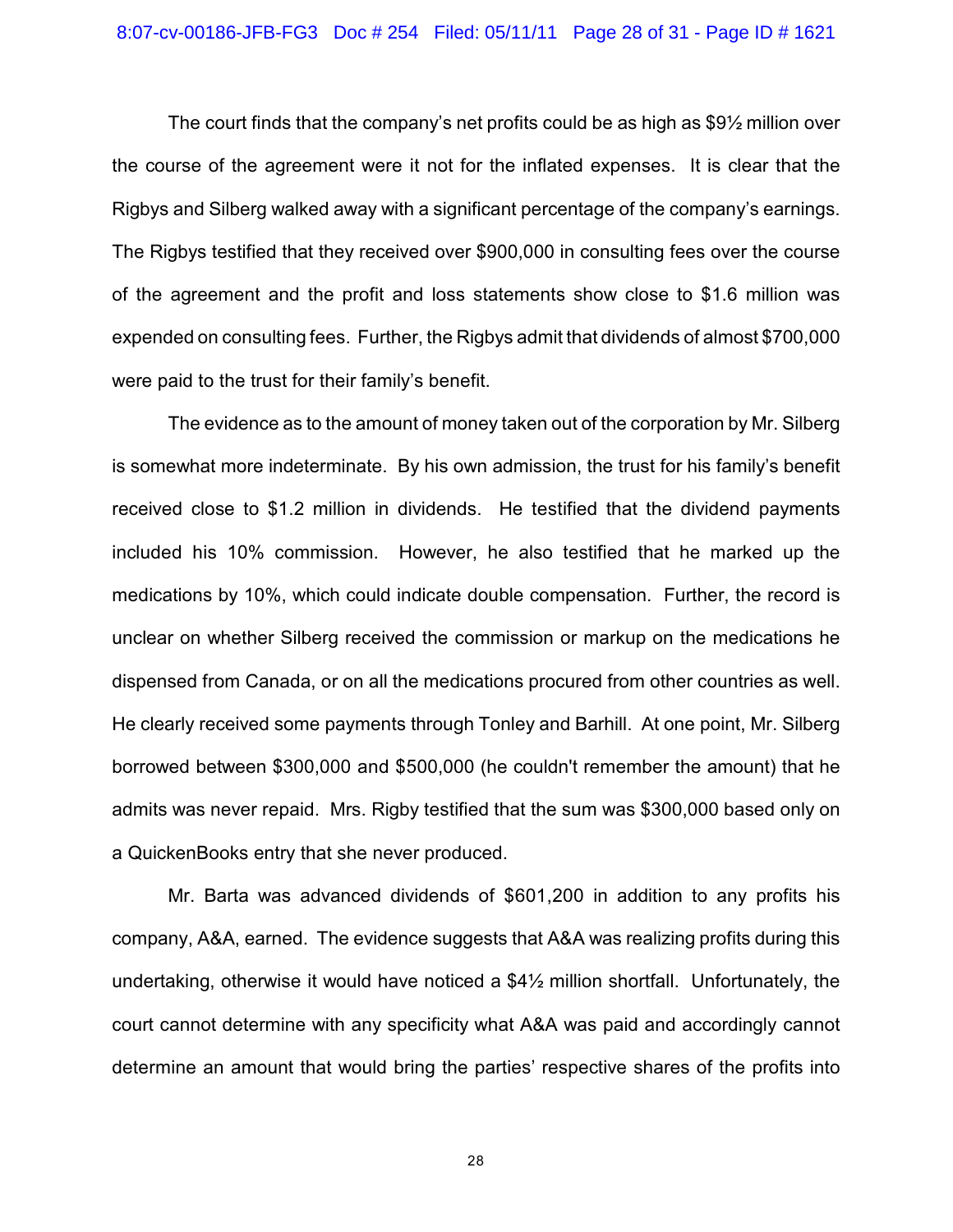balance. The evidence also suggests that EPI is currently only a shell with no liquid assets.

The evidence fully supports the jury's findings of misfeasance or malfeasance on the part of the Rigbys and Silberg that justifies the dismissal of EPI's legal claims. With respect to its equitable claim for unjust enrichment, EPI has not shown that either Barta or A&A were unjustly enriched by the venture because it has not shown the amount A&A benefitted from the payments it withheld. The evidence suggests that the Rigbys and Silberg most likely benefitted to at least the same degree as Barta over the course of the venture.

By the same token, although A&A and Barta have shown the sort of conduct that sometimes justifies an equitable remedy, the court finds that A&A and Barta have not presented the court with any reasons to award any relief in equity beyond the amount they retain by virtue of the judgment in A&A's favor on EPI's claims. Mr. Barta does not come to the court with entirely clean hands; to some degree he is in a situation of his own making. Barta, the Rigbys and Silberg all wore several hats in connection with the venture and their interests did not necessarily coincide. There were indications early on that EPI's accountings were incorrect, improper, or incomplete. Barta ignored the warning signs and acquiesced in the improprieties and sloppy or creative accounting as long as the venture remained highly profitable. Further, the evidence shows that Barta exercised control over the venture by withholding payment and essentially paying whatever he wanted to pay whenever he wanted to pay it, instead of insisting on a proper reconciliation of inventories and orders. The evidence suggests that the venture was so highly profitable for a time that Mr. Barta simply did not care about the details.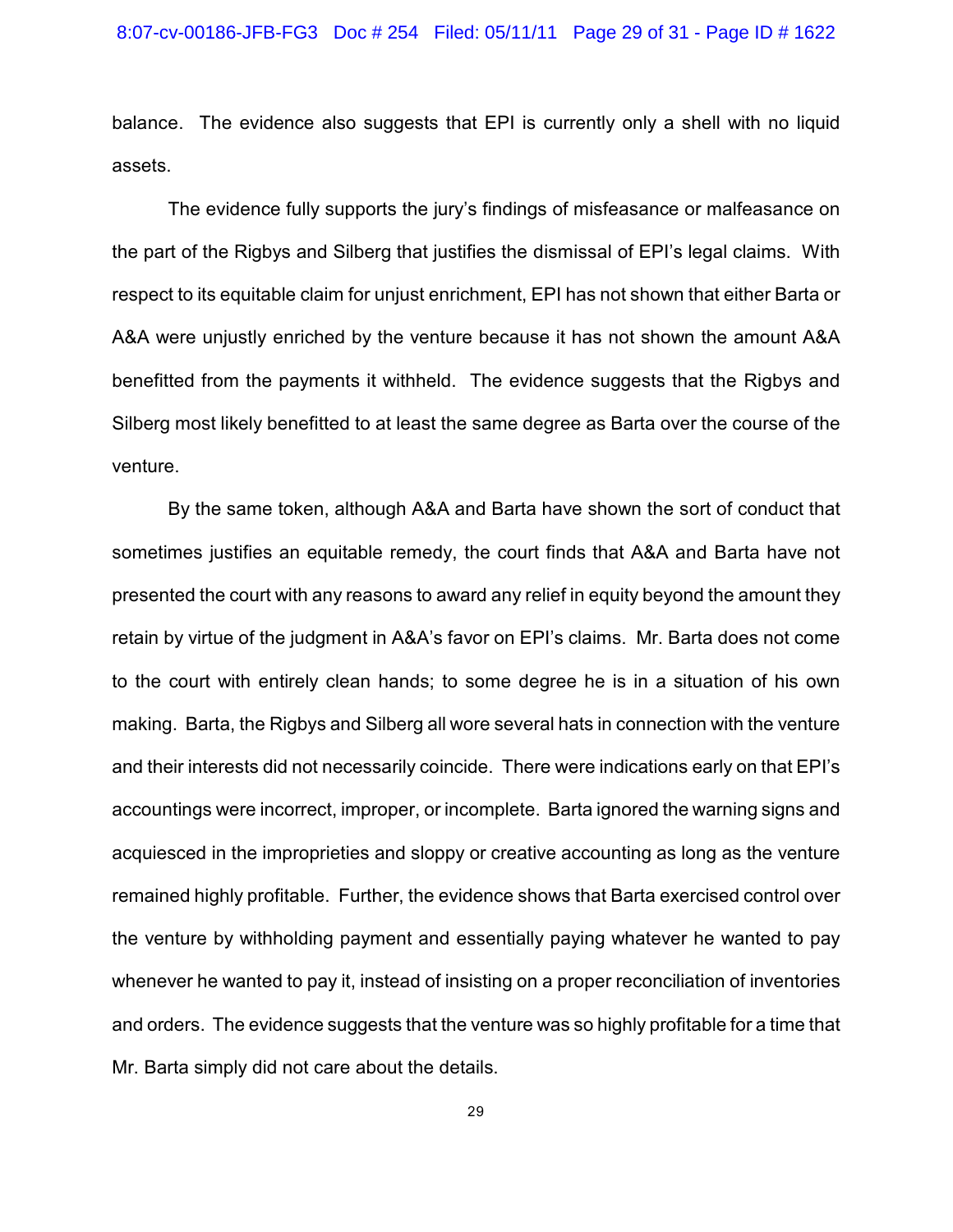The evidence also shows that the business entity was created in part as a tax avoidance vehicle. All of the partners presumably benefitted from the tax consequences. The tax aspect of the arrangement may explain the reticence, on both sides, to utilize forensic accountants or other experts to clarify the records and aid the jury and the court in understanding the convoluted bookkeeping and accounting issues presented in the case.

This business venture produced multi-million-dollar sales and profits during its term, and all three shareholders came away with something. Although the court cannot balance the parties' respective shares with any precision, the evidence seems to indicate that a relatively fair result has been achieved in this action. This was a transaction executed between sophisticated businesspeople and the parties received the benefit of their bargain. In the end, the court believes the jury's findings, at least as to liability, are fair. EPI gets nothing and the defendants get no more than they held back during the business association. The principals all took from one another. It cannot be determined how much each took from whom or why. They each came away from the transaction with more money than they had when they started, which is more than many businesses can claim.

With respect to an accounting remedy, A&A and Barta have not alleged a confidential relationship or shown an inadequate remedy at law. The accounting sought in the action is more in the nature of an accounting at law based on a contract. The result in this case reflects the finding that A&A and Barta have not shown that EPI has property of A&A and/or Barta for which it must further account. Accordingly,